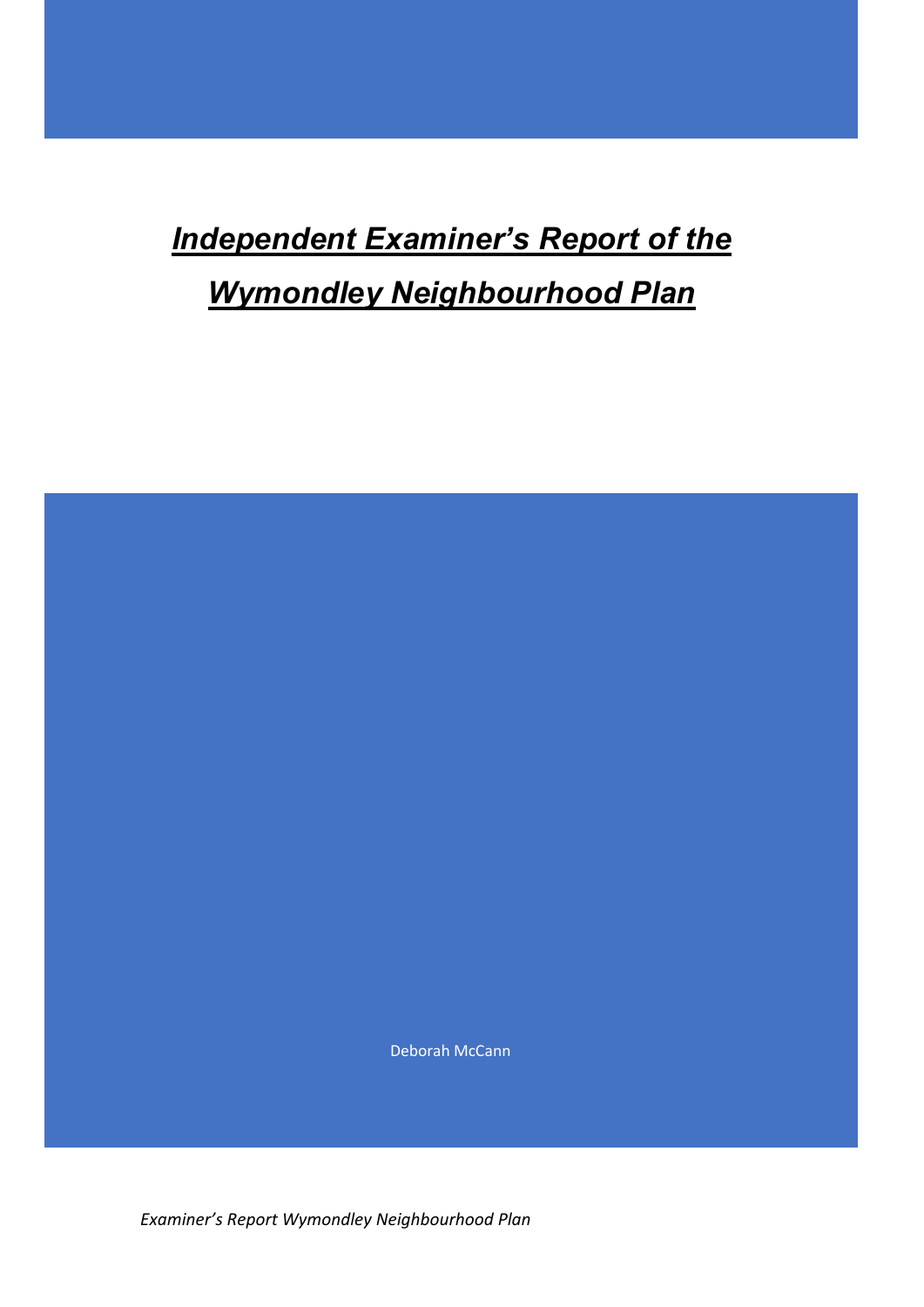# *Author*

*Deborah McCann BSc MRICS MRTPI Dip Arch Con Dip LD*

*Planning Consultant*

*NPIERS Examiner*

*CEDR accredited mediator*

*20th March 2019*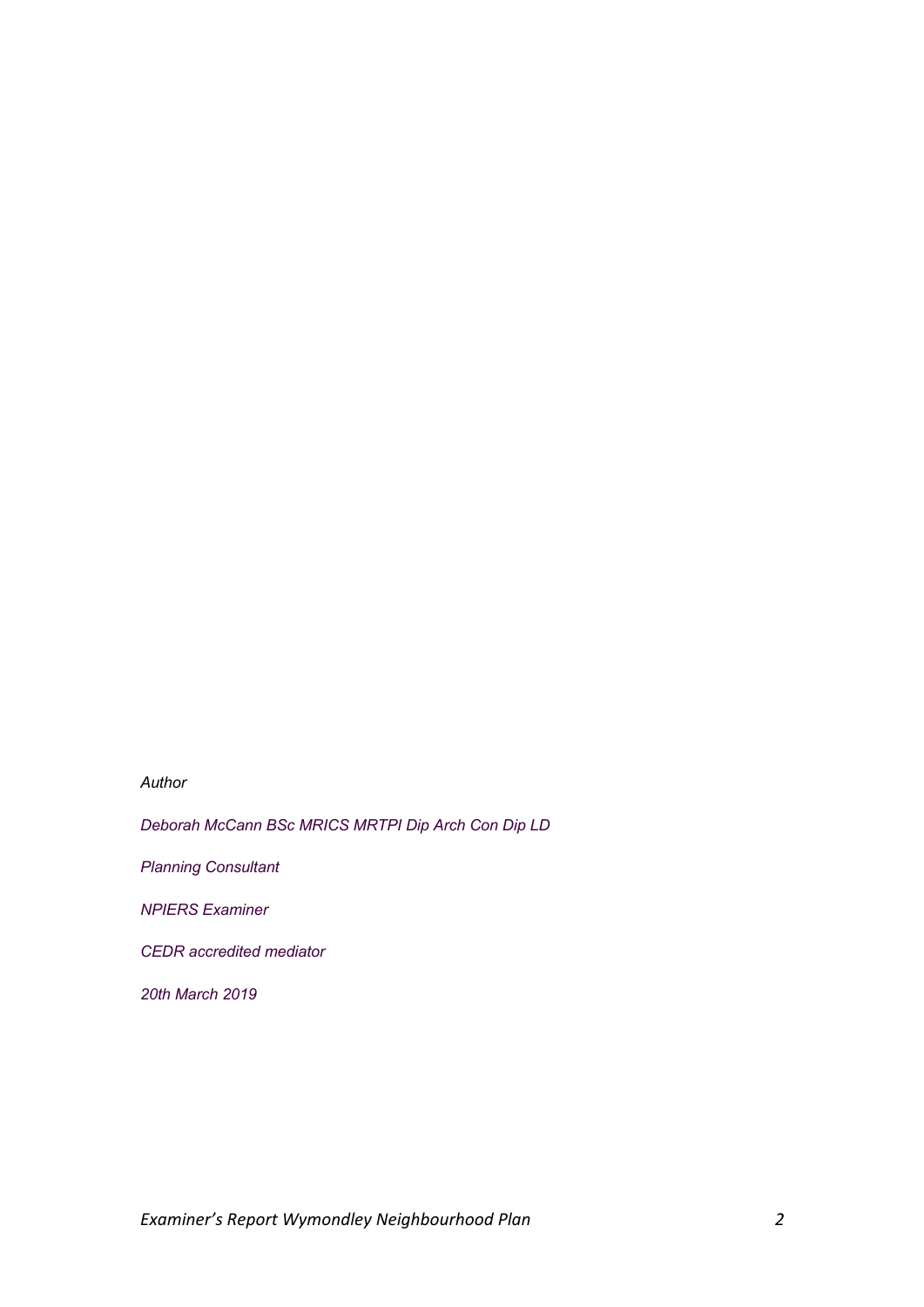# **SECTION 1 Contents**

# **CONTENTS**

| <b>Section 1</b> |                                                                            |  |
|------------------|----------------------------------------------------------------------------|--|
|                  |                                                                            |  |
| <b>Section 2</b> |                                                                            |  |
|                  |                                                                            |  |
| <b>Section 3</b> |                                                                            |  |
|                  |                                                                            |  |
| <b>Section 4</b> |                                                                            |  |
|                  |                                                                            |  |
| 1.               |                                                                            |  |
| 2.               |                                                                            |  |
| 3.               |                                                                            |  |
| $\overline{4}$   |                                                                            |  |
| 5.               | North Hertfordshire District Council Regulation 15 assessment of the plan9 |  |
| 6.               |                                                                            |  |
| $\overline{L}$   |                                                                            |  |
| 8.               |                                                                            |  |
| 9.               |                                                                            |  |
|                  |                                                                            |  |
|                  |                                                                            |  |
|                  |                                                                            |  |
|                  |                                                                            |  |
|                  |                                                                            |  |

# Section 5

|--|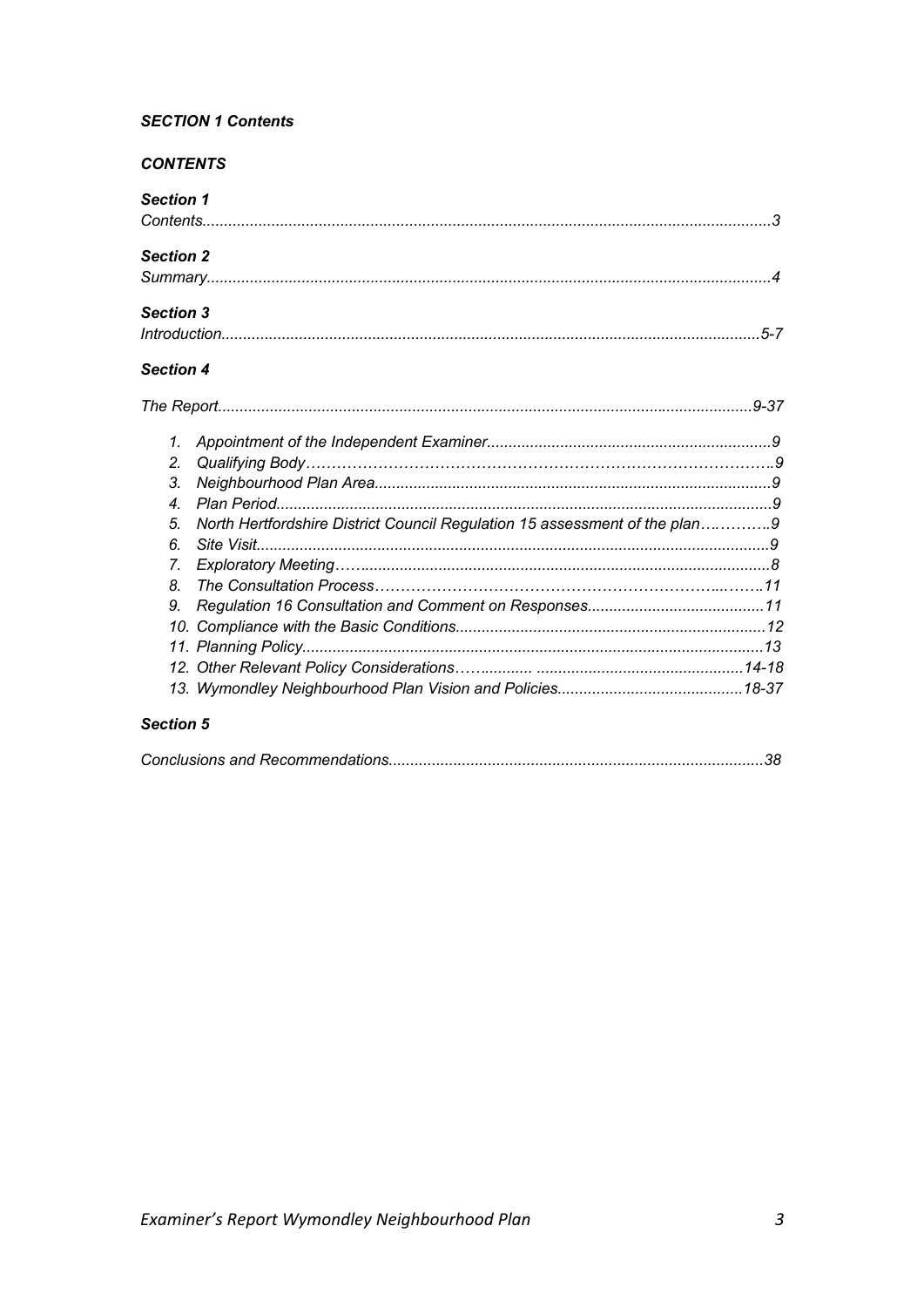# *SECTION 2*

# *Summary*

*As the Independent Examiner appointed by North Hertfordshire District Council to examine the Wymondley Neighbourhood Plan, I can summarise my findings as follows:*

- *2.1 I find the Wymondley Neighbourhood Plan and the policies within it, subject to the recommended modifications does meet the Basic Conditions.*
- *2.2 I am satisfied that the Referendum Area should be the same as the Plan Area, should the Wymondley Neighbourhood Plan go to Referendum.*
- *2.3 I have read the Wymondley Consultation Statement and the representations made in connection with this subject I consider that the consultation process was adequate and that the Neighbourhood Development Plan and its policies reflect the outcome of the consultation process including recording representations and tracking the changes made as a result of those representations.*
- *2.4 I find that the Wymondley Neighbourhood Plan can, subject to the recommended modifications proceed to Referendum.*
- *2.5 At the time of my examination the Development Plan for North Hertfordshire comprises the saved policies from North Hertfordshire District Local Plan No 2 (1996) and the Hertfordshire CC Waste and Mineral Plans. North Hertfordshire District Council are at a relatively advanced stage of preparing a new plan for the District, the Local Plan 2011- 2031 which was submitted for examination in June 2017, the hearings taking place from November 2017 to the end of March 2018. The key elements of the plan set a target to deliver 14,000 new homes for North Hertfordshire.*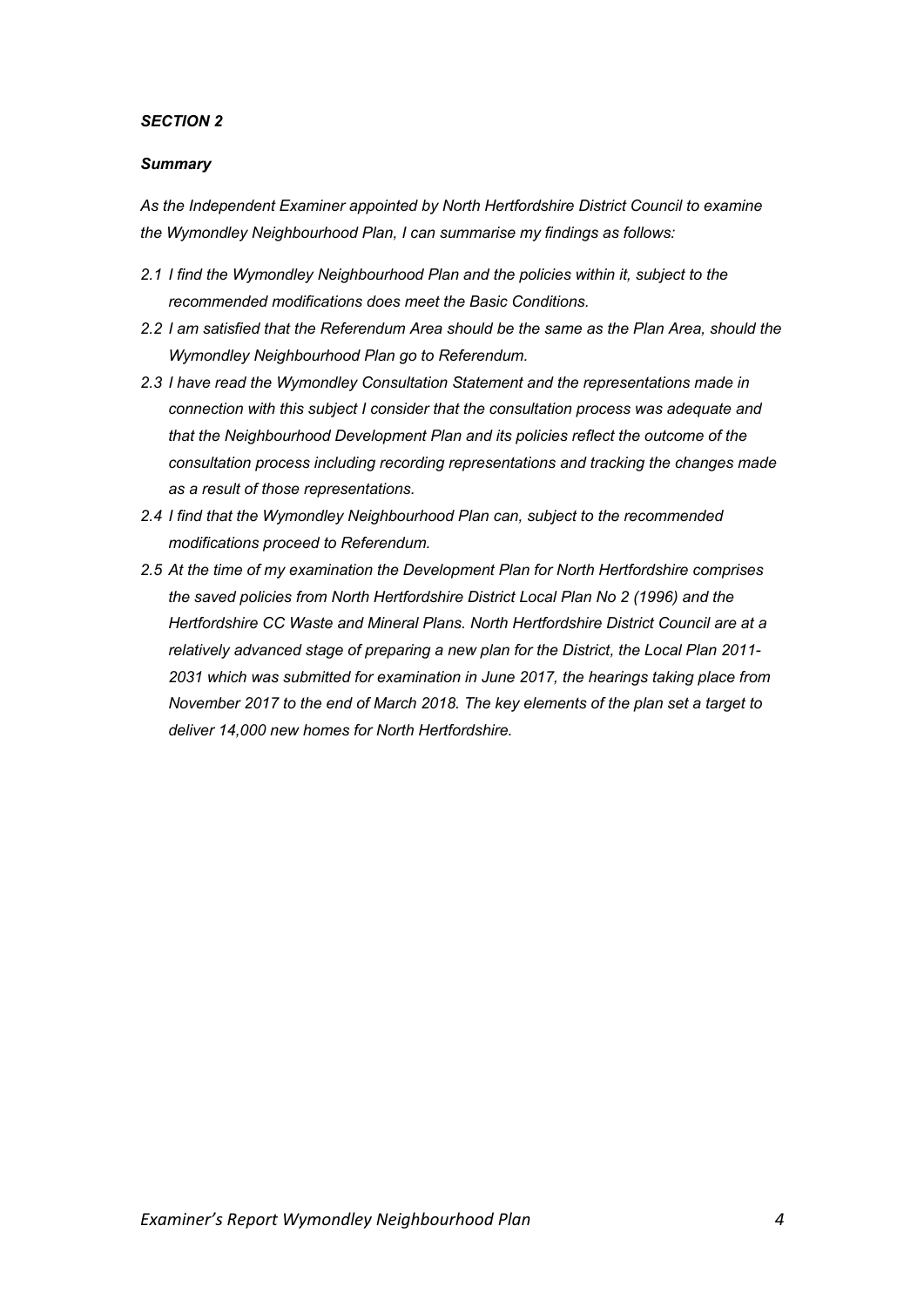# *SECTION 3*

## *Introduction*

#### *3. Neighbourhood Plan Examination.*

*3.1. My name is Deborah McCann and I am the Independent Examiner appointed to examine the Wymondley Neighbourhood Plan.*

*3.2 I am independent of the qualifying body, I do not have any interest in the land in the plan area, and I have appropriate qualifications and experience, including experience in public, private and community sectors.*

*3.3 My role is to consider whether the submitted Wymondley Neighbourhood Plan meets the Basic Conditions and has taken into account human rights; and to recommend whether the Wymondley Neighbourhood Plan should proceed to Referendum. My role is as set out in more detail below under the section covering the examiner's Role. My recommendation is given in summary in Section 2 and in full under Section 5 of this document.*

*3.4 The Wymondley Neighbourhood Plan has to be independently examined following processes set out in the Town and County Planning Act 1990 (as amended by the Localism Act 2011) and the subsequent Neighbourhood Planning (General) Regulations 2012.*

*3.5 The expectation is that the examination of the issues by the examiner is to take the form of the consideration of the written representations. However, there are two circumstances when an examiner may consider it necessary to hold a hearing. These are where the examiner considers that it is necessary to ensure adequate examination of an issue or to ensure a person has a fair chance to put a case. Having read the plan and considered the representations I concluded that it was not necessary to hold a Hearing. However, the Neighbourhood Plan NPIERS Guidance for examiners has introduced the opportunity for examiners to hold "exploratory meetings".*

*3.6 Like a Hearing, an Exploratory Meeting is called at the discretion of the examiner; with the examiner determining who should be invited to speak and which areas of the plan should be covered. Where it differs from a Hearing is that the purpose of the meeting is to help the examiner establish whether or not there is a fundamental issue that potentially may jeopardise the success of the plan at examination.* 

*3.7 In contrast to a hearing, an exploratory meeting provides the flexibility for the examiner to convene a discussion with identified participants about the plan, where this may not fall necessarily within the very special statutory reasons for convening a hearing session.*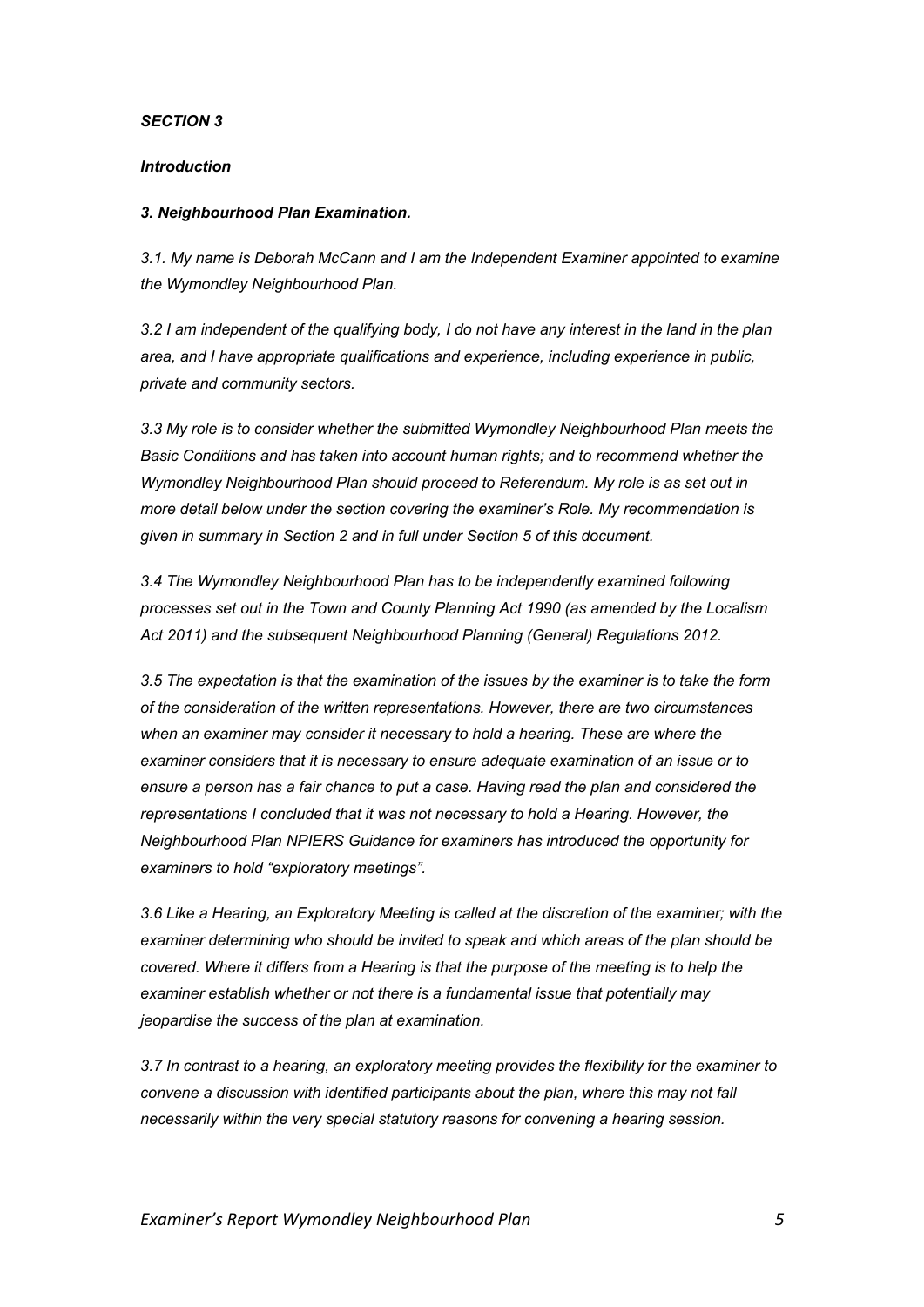*3.8 An exploratory meeting will provide an opportunity to consider an issue and scope whether there is any viable remedy, exploring all the options.* 

*3.9 The exploratory meeting, in the best-case scenario, may in itself provide the necessary clarification and lead to resolution of the issue. Alternatively, it may reveal that nothing further can reasonably be done that will prevent the plan failing the basic conditions or other legal requirements. In certain circumstances, it may be that further remedial work can be undertaken, subject to the examiner, qualifying body and local planning authority agreeing that there is a reasonable prospect of remedying the plan's shortcomings by placing the examination on hold i.e. suspending the examination.*

*3.10 Suspension of the examination. This may occur after the exchange of correspondence, or after the exploratory meeting, where one has been held. Suspension is likely to be most relevant to rectifying a procedural failing rather than a basic condition compliance issue. However, even a procedural failing may be better dealt with by withdrawing the plan and going back to the point of the plan's preparation (including consultation or submission to the local planning authority) where the failure occurred. If the suspension relates to a policy's basic condition compliance, it will be clear what the purpose of the suspension is e.g. to gather more evidence, propose a different approach etc. The length of suspension is at the examiner's discretion. Following the suspension period, the aim is to be in a position to make the necessary modifications to the plan and recommend it proceeds to a referendum. However, there can be no guarantee.* 

# *3.2. The Role of Examiner including the examination process and legislative background.*

*3.2.1 The examiner is required to check whether the neighbourhood plan:* 

- *Has been prepared and submitted for examination by a qualifying body*
- *Has been prepared for an area that has been properly designated for such plan preparation*
- *Meets the requirements to i) specify the period to which it has effect; ii) not include provision about excluded development; and iii) not relate to more than one neighbourhood area and that*
- *Its policies relate to the development and use of land for a designated neighbourhood area.*

*The examiner must assess whether a neighbourhood plan meets the basic conditions and other matters set out in paragraph 8 of Schedule 4B of the Town and Country Planning Act 1990 (as amended).* 

*3.2.2 As an independent Examiner, having examined the Plan, I am required to make one of*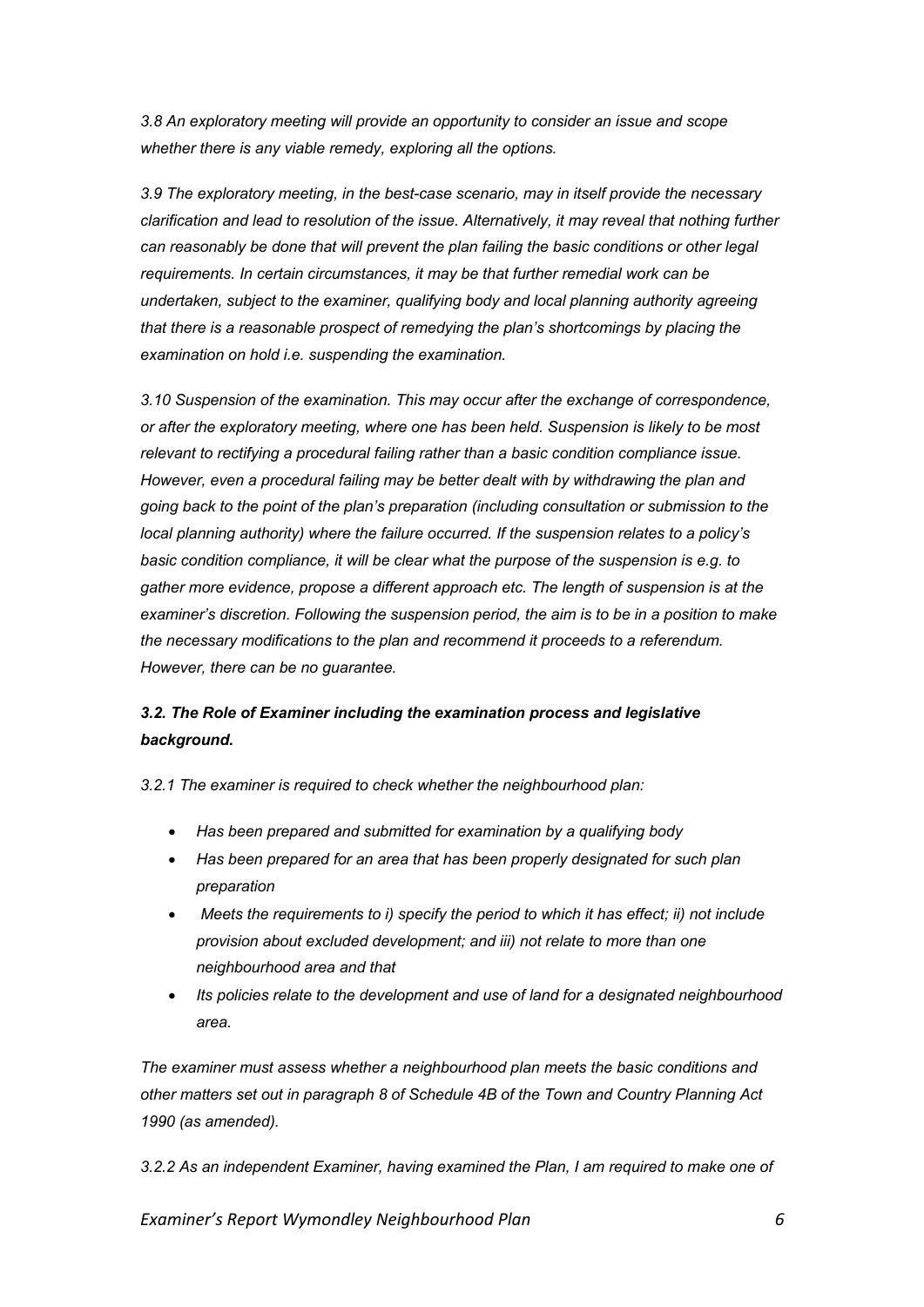#### *the following recommendations:*

# *1. The Plan can proceed to a Referendum*

## *2. The Plan with recommended modifications can proceed to a Referendum*

*Where a policy does not meet the basic conditions or other legal requirement I may, on occasion, need to delete wording, including potentially an entire plan policy and/or section of text, although I will first consider modifying the policy rather than deleting it. Where a policy concerns a non-land use matter, advice in the Planning Practice Guidance states "Wider community aspirations than those relating to development and use of land can be included in a neighbourhood plan, but actions dealing with non-land use matters should be clearly identifiable. For example, set out in a companion document or annex." As such, when considering the deletion of any non-land use matters from the plan, I will consider if I can make a modification to place the relevant proposed actions in a non-statutory annex to the plan, dealing with 'Wider Community Aspirations'. I will not generally refer back to parties on these detailed revisions. I will make modification either in order to meet the Basic Conditions, to correct errors or provide clarification. However, the focus of my examination, as set out in legislation is relatively narrow, I must focus on compliance with the Basic Conditions. The main purpose of a neighbourhood plan is to provide a framework for the determination of planning applications, policies in a plan which have elements which either seek to control things which fall outside the scope of the planning system or introduce requirements which are indiscriminate in terms of the size of development or overly onerous and would not meet the Basic Conditions. In these circumstances it will be necessary to make modifications to the plan. In making any modifications I have a duty to ensure that the Basic Conditions are met however I am also very careful to ensure, where possible that the intention and spirit of the plan is retained so that the plan, when modified still reflects the community's intent in producing their neighbourhood plan.*

*3. The Plan does not meet the legal requirements and cannot proceed to a Referendum* 

*3.2.3 I am also required to recommend whether the Referendum Area should be different from the Plan Area, should the Wymondley Neighbourhood Plan go to Referendum.* 

*3.2.4 In examining the Plan, I am required to check, under Paragraph 8(1) of Schedule 4B to the Town and Country Planning Act 1990, whether:* 

- *the policies in the Plan relate to the development and use of land for a designated Neighbourhood Area are in line with the requirements of Section 38A of the Planning and Compulsory Purchase Act 2004*
- *the Plan meets the requirements of Section 38B of the Planning and Compulsory Purchase Act 2004 to specify the period for which it has effect*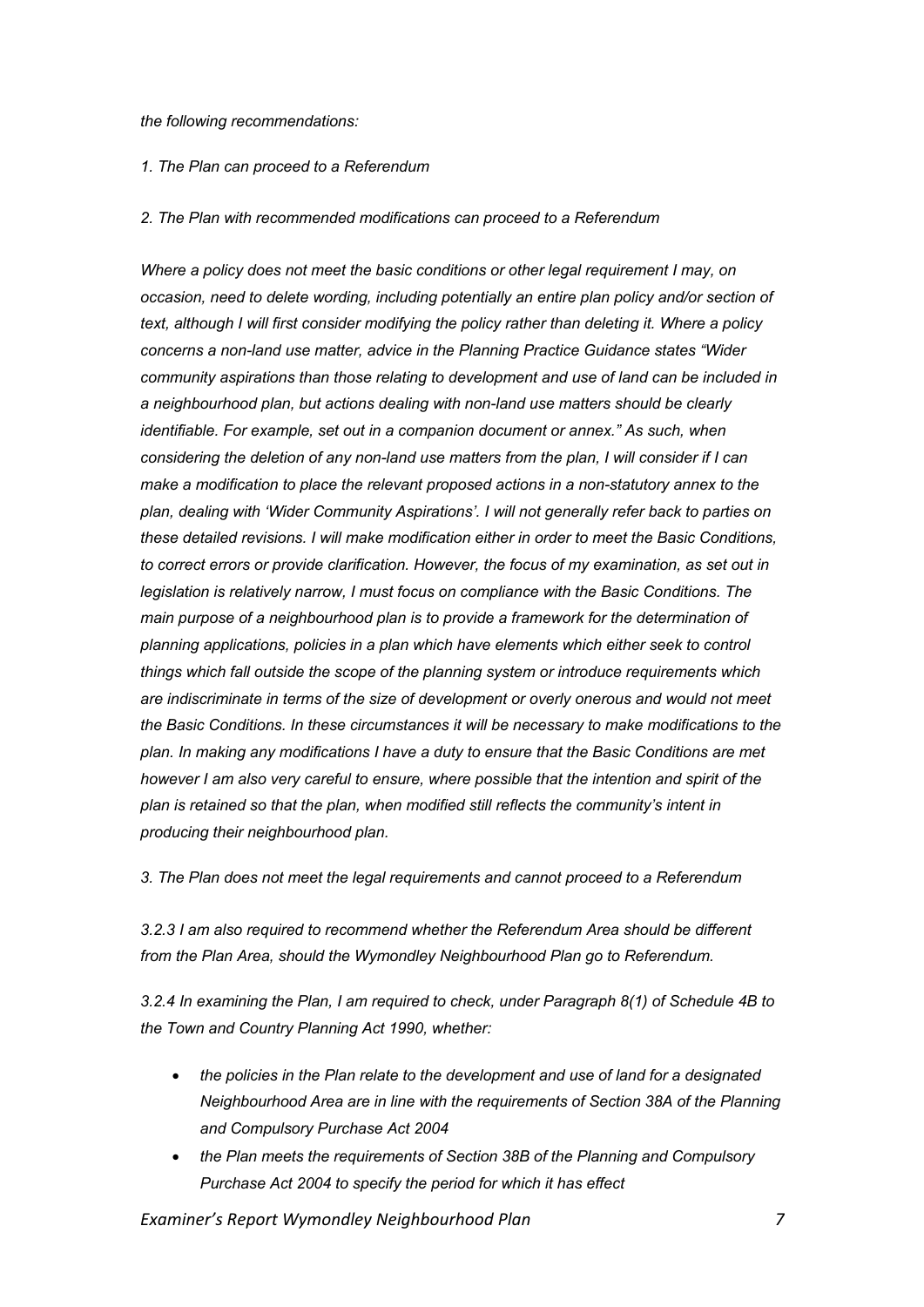• *the Plan has been prepared for an area designated under the Localism Act 2011 and has been developed and submitted for examination by a qualifying body.*

*3.2.5 I am also required to determine whether the Plan complies with the Basic Conditions, which are that the proposed Neighbourhood Plan:*

*- Has regard to national policies and advice contained in guidance issued by the Secretary of State;* 

*- Contributes to the achievement of sustainable development; and* 

*- Is in general conformity with the strategic policies contained in the Development Plan for the area.* 

 *The Plan must also not breach, and otherwise be compatible with EU obligations and Human Rights requirements.*

*3.2.6 North Hertfordshire District Council will consider my report and decide whether it is satisfied with my recommendations. The Council will publicise its decision on whether or not the plan will be submitted to a referendum, with or without modifications. If the Neighbourhood Plan is submitted to a referendum, then 28 working days' notice will be given of the referendum procedure and Neighbourhood Plan details. If the referendum results in more than half those voting (i.e. greater than 50%), voting in favour of the plan, then the District Council must "make" the Neighbourhood Plan a part of its Development Plan as soon as possible. If approved by a referendum and then "made" by the local planning authority, the Neighbourhood Plan then forms part of the Development Plan.*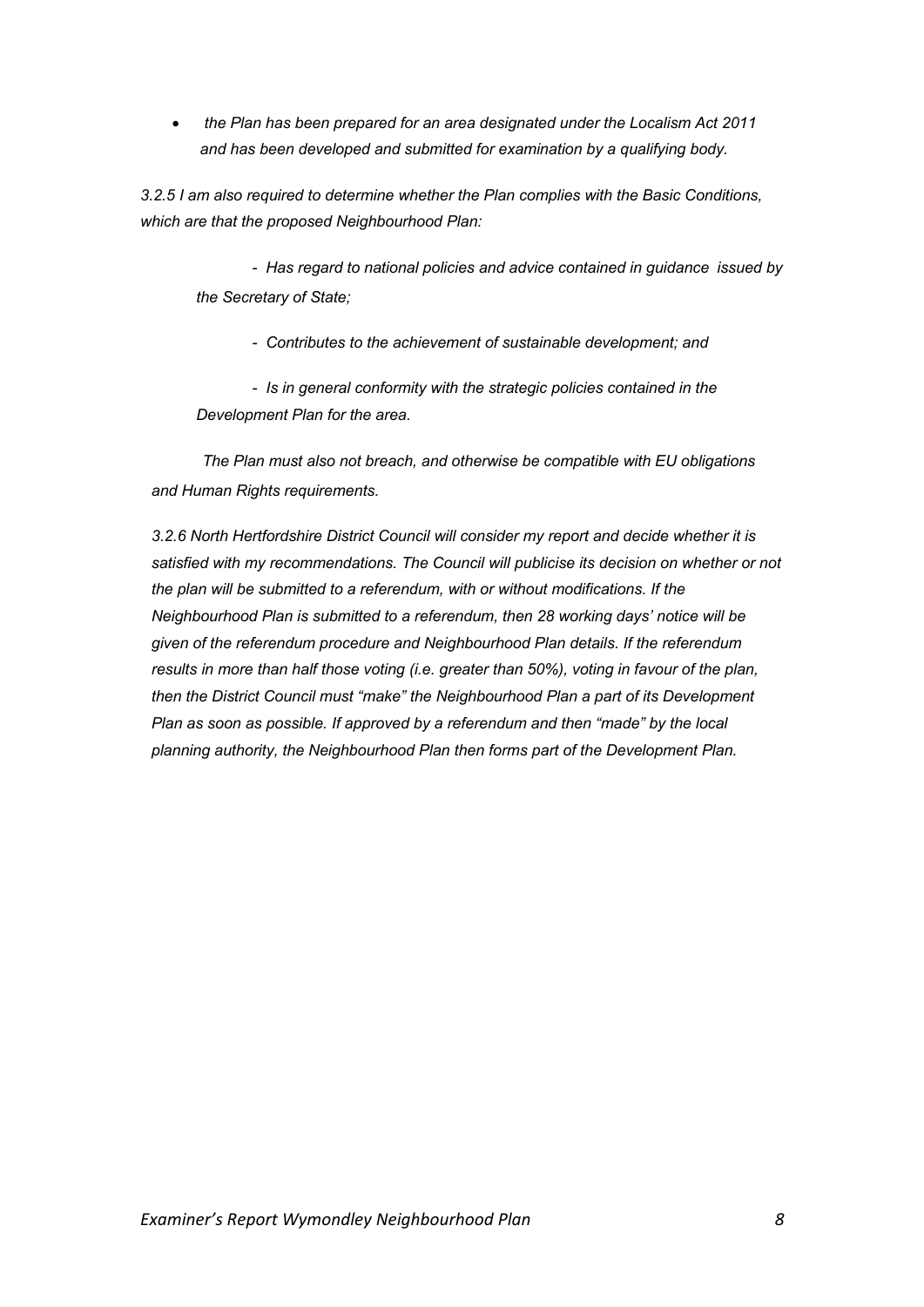# *SECTION 4*

# *The Report*

# *4.1. Appointment of the Independent Examiner*

*North Hertfordshire District Council appointed me as the Independent Examiner for the Wymondley Neighbourhood Plan with the agreement of Wymondley Parish Council.* 

# *4.2. Qualifying Body*

*I am satisfied that Wymondley Parish Council is the Qualifying Body.* 

# *4.3. Neighbourhood Plan Area*

*North Hertfordshire District Council approved the designation of Wymondley 's Neighbourhood Development Plan Area on the 26th of August 2015. The designated Neighbourhood Area does not follow the Parish Boundary but excludes an area to the south of Todd's Green, as illustrated on the map in annex 1 of the Basic Conditions Statement.*

# *4.4. Plan Period*

*It is intended that the Wymondley Neighbourhood Plan will cover the period 2015-2031.*

# *4.5. North Hertfordshire District Council Regulation 15 Assessment of the Plan.*

*Wymondley Parish Council, the Qualifying Body for preparing the Wymondley Neighbourhood Plan, submitted it to North Hertfordshire District Council for consideration under Regulation 15. North Hertfordshire District Council has made an initial assessment of the submitted Wymondley Neighbourhood Plan and the supporting documents and is satisfied that these comply with the specified criteria.* 

# *4.6. Site Visit*

*I carried out an unaccompanied site visit to familiarise myself with the Neighbourhood Plan Area on the 29th of January 2019.*

# *4.7. Exploratory Meeting.*

The expectation is that the examination of the issues by the examiner is to take the form of *the consideration of the written representations. However, there are circumstances when an examiner may consider it necessary to hold a hearing or exploratory meeting. These are where the examiner considers that it is necessary to ensure adequate examination of an issue or to ensure a person has a fair chance to put a case or explore whether issues identified are of such significance that the progress of the examination is in question. Having*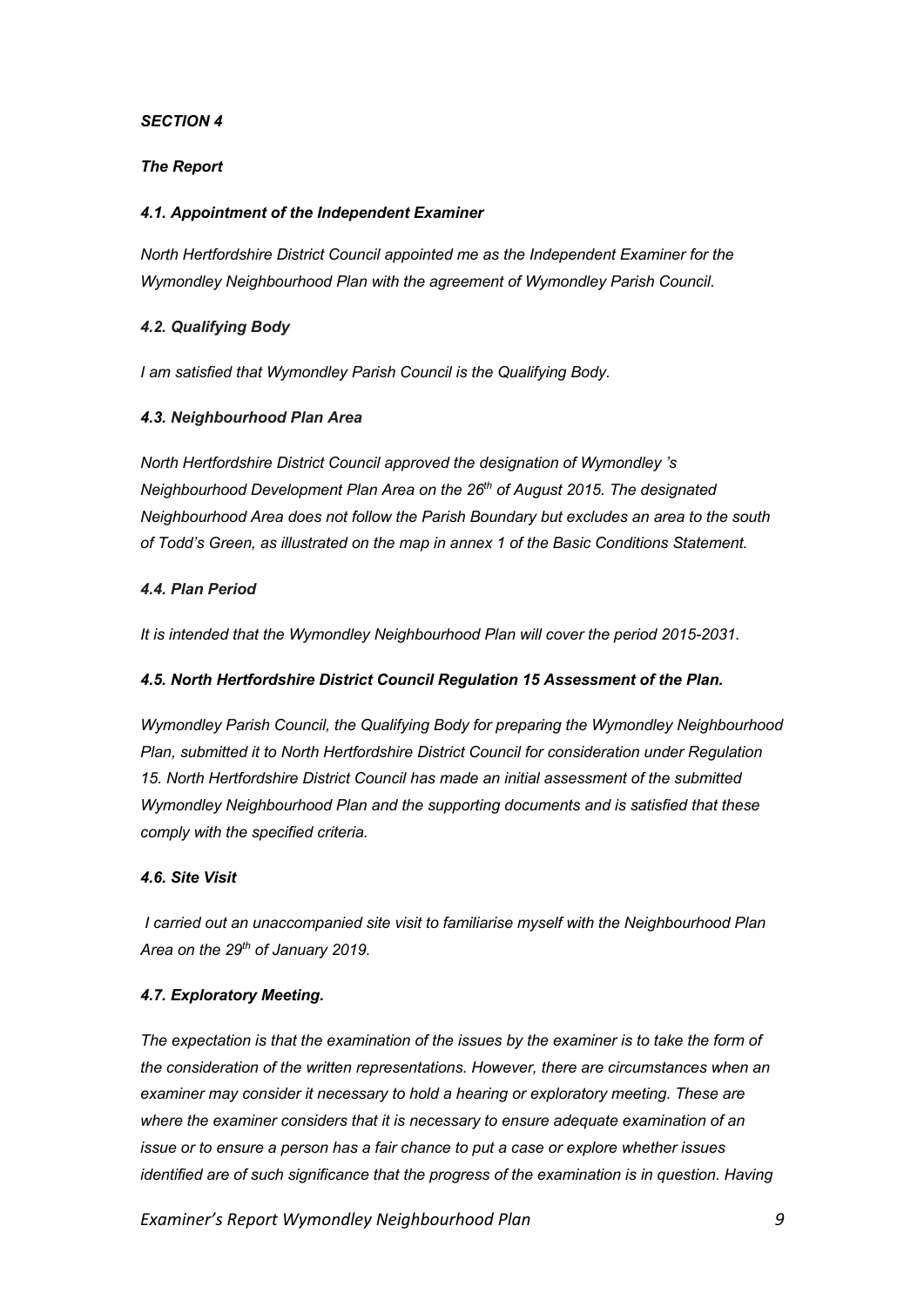*read the plan and considered the representations I concluded that it was not necessary to hold a Hearing. However, there were a number of issues which I considered sufficiently substantive as to require an Exploratory Meeting.*

*An Exploratory Meeting was held on Wednesday 30th January 2019. This is a new process introduced in the Guidance for Examiners produced by NPIERS. The structure and process of the Exploratory Meeting is detailed in paragraph 1 of this report.*

*I called the Exploratory Meeting in order to explore the following issues:*

*• Housing: exploring how the housing need of the area is to be met across the plan period and whether or not the plan is in general conformity with the development plan and therefore meets the Basic Conditions. This involved a discussion of the housing and green belt policies within the Neighbourhood Plan.* 

*• Local Green Space Designation*

*• Documents and information accompanying the plan; the Basic Conditions Statement, the Consultation Statement, SEA and HRA Screening reports.*

*The Exploratory Meeting was held to establish whether or not the Wymondley Neighbourhood Plan could meet the Basic Conditions with or without modification in this respect. To establish whether or not there was a fundamental issue that could jeopardise the success of the plan at examination.* 

*A full transcript of the proceedings is available on the North Hertfordshire District Council website.*

# *Conclusion*

*During the course of the meeting it became evident that there has been a significant period of time since the original production of the draft plan and examination. As a result, there have been various changes in circumstances including the current position with the emerging Local Plan. The Documents submitted do not reflect these changes although I was satisfied that they could once reviewed.*

*My main area of concern related to the delivery of housing within the Neighbourhood Plan Area across the plan period and the Neighbourhood Plan's relationship with the existing development plan, the National Planning Policy Framework and the evidence base for the emerging Local Plan. The information provided at the meeting by both the Neighbourhood Plan Committee and representatives of North Hertfordshire District Council satisfied me that this concern could be overcome by the modification of policies within the Neighbourhood Plan.*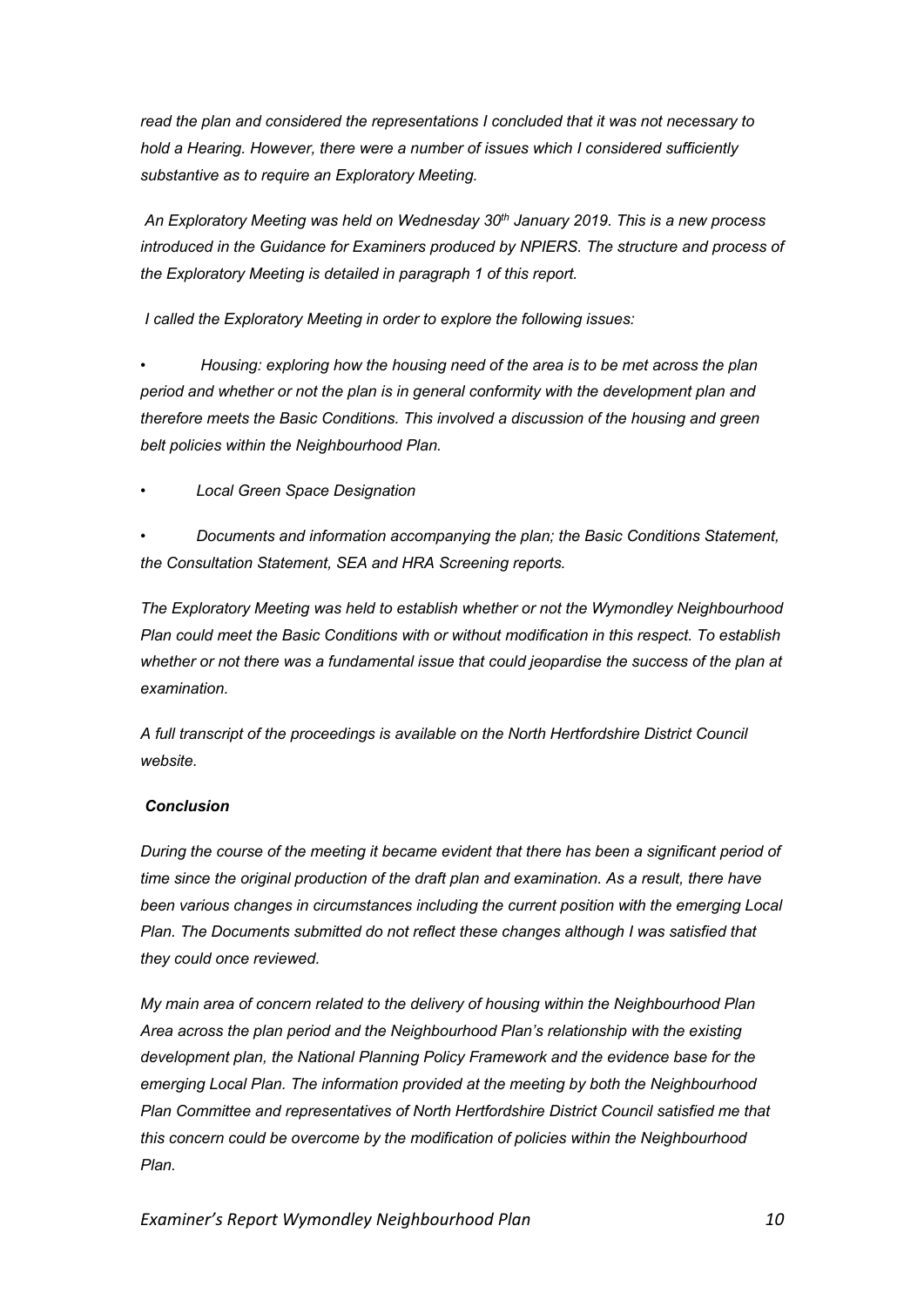*I concluded that subject to modification the Wymondley Neighbourhood Plan could meet the Basic Conditions. However, this was caveated on the basis that the documents listed below were reviewed and updated satisfactorily. To enable the Qualifying Body to carry out this work it was necessary for me to suspend the examination for a period of one month from the date of the meeting.*

*I required the following documents to be reviewed and updated:*

*1. The Basic Conditions Statement*

*2. The Consultation Statement*

*3. The Strategic Environmental Assessment and Habitats Regulations Assessment screening reports*

*Another recent change of circumstance, which was touched on during the meeting is the additional requirements relating to Habitats Regulations Assessment this has resulted in the introduction of a new Basic Condition:*

*"The making of the neighbourhood development plan does not breach the requirements of Chapter 8 of Part 6 of the Conservation of Habitats and Species Regulations 2017(d)"*

*I also required additional information for the proposed Local Green Space designations.* 

*Following the receipt of the required information I recommenced my examination on the 1st of March 2019. I refer to the additional submissions in the relevant sections of the plan and the documents are available to view on the Council's website.*

# *4.8. The Consultation Process*

*The Wymondley Neighbourhood Plan has been submitted for examination with a Consultation Statement which sets out the consultation process that has led to the production of the plan, as set out in the regulations in the Neighbourhood Planning (General) Regulations 2012.*

*The Statement describes the approach to consultation; the stages undertaken and explains how the Plan has been amended in relation to comments received. It is set out according to the requirements in Regulation 15.1.b of the Neighbourhood Planning (General) Regulations 2012):*

*(a) It contains details of the persons and bodies who were consulted about the proposed neighbourhood development plan;*

*(b) It explains how they were consulted; (c) It summarises the main issues and concerns*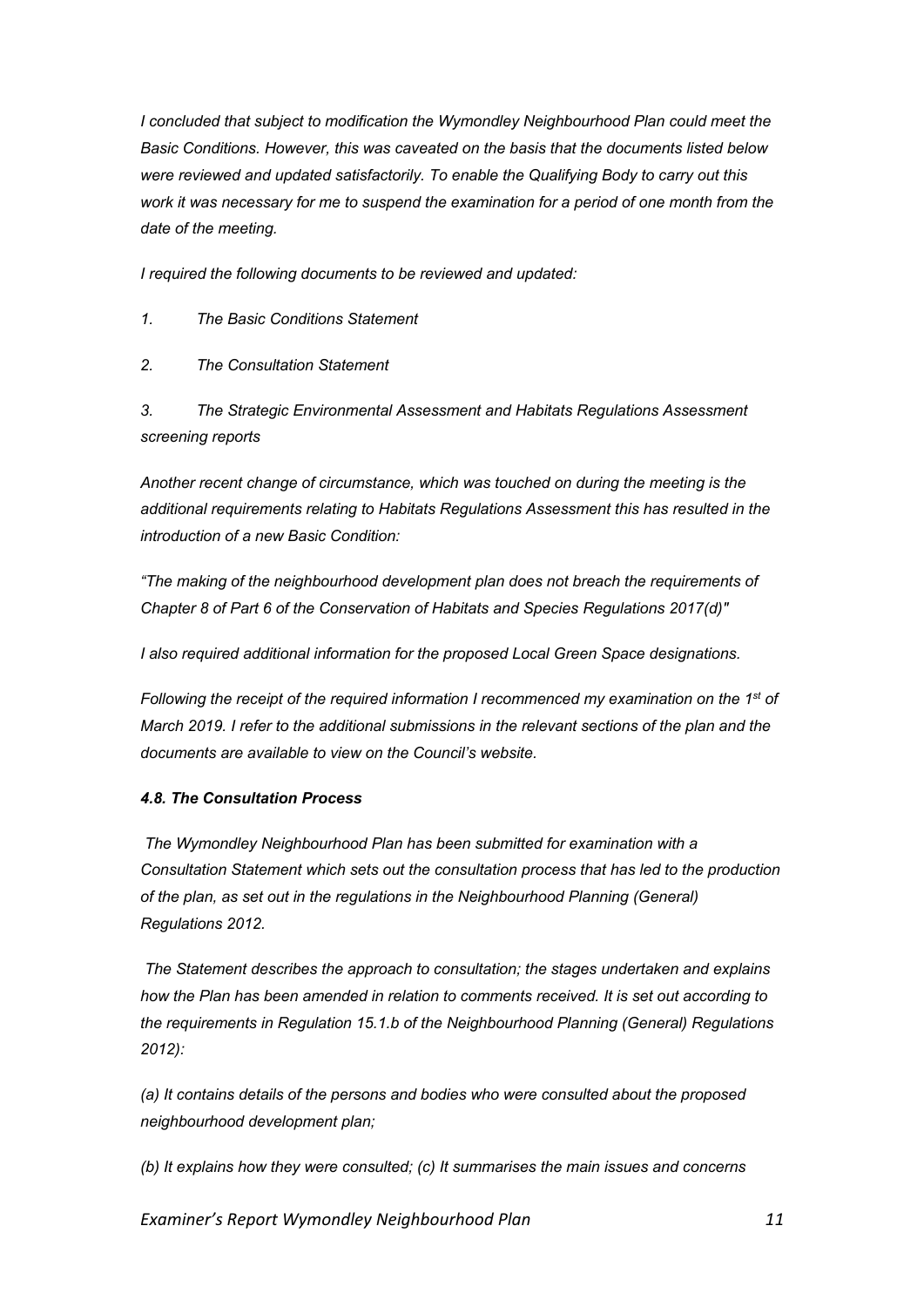*raised by the persons consulted; and*

*(d) It describes how these issues and concerns were considered and, where relevant, addressed in the proposed neighbourhood development plan.*

*Following the Exploratory meeting the Qualifying Body submitted an updated Consultation Statement to include details of the consultation and response of the owners of the proposed Local Green Spaces.*

*I received a number of representations relating to the consultation process. Having examined the documents and considered the focus of the Neighbourhood Plan I conclude that the consultation process was adequately conducted and recorded and meets the statutory requirements.*

*A list of statutory bodies consulted is included in the Consultation Statement.*

# *4.9 Regulation 16 consultation by North Hertfordshire District Council and record of responses.*

*North Hertfordshire District Council placed the Wymondley Neighbourhood Plan out for consultation under Regulation 16 from 23rd June to the 4th August 2017.*

*A number of detailed representations were received during the consultation period and these were supplied by the District Council as part of the supporting information for the examination process. I considered the representations, have taken them into account in my examination of the plan and referred to them where appropriate.* 

# *4.10 Compliance with the Basic Conditions*

*The Wymondley Neighbourhood Plan Committee produced a Basic Conditions Statement on behalf of Wymondley Parish Council. The purpose of this statement is for the Neighbourhood Plan Committee to set out in some detail why they believe the Neighbourhood Plan as submitted does meet the Basic Conditions. Following the Exploratory Meeting the Qualifying Body have submitted an updated Basic Conditions Statement, and this is available to view on the North Hertfordshire District Council website. It is the examiner's role to take this document into consideration but also take an independent view as to whether or not the assessment as submitted is correct.*

*I have to determine whether the Wymondley Neighbourhood Plan:* 

- *1. Has regard to national policies and advice*
- *2. Contributes to sustainable development*
- *3. Is in general conformity with the strategic policies in the appropriate Development Plan*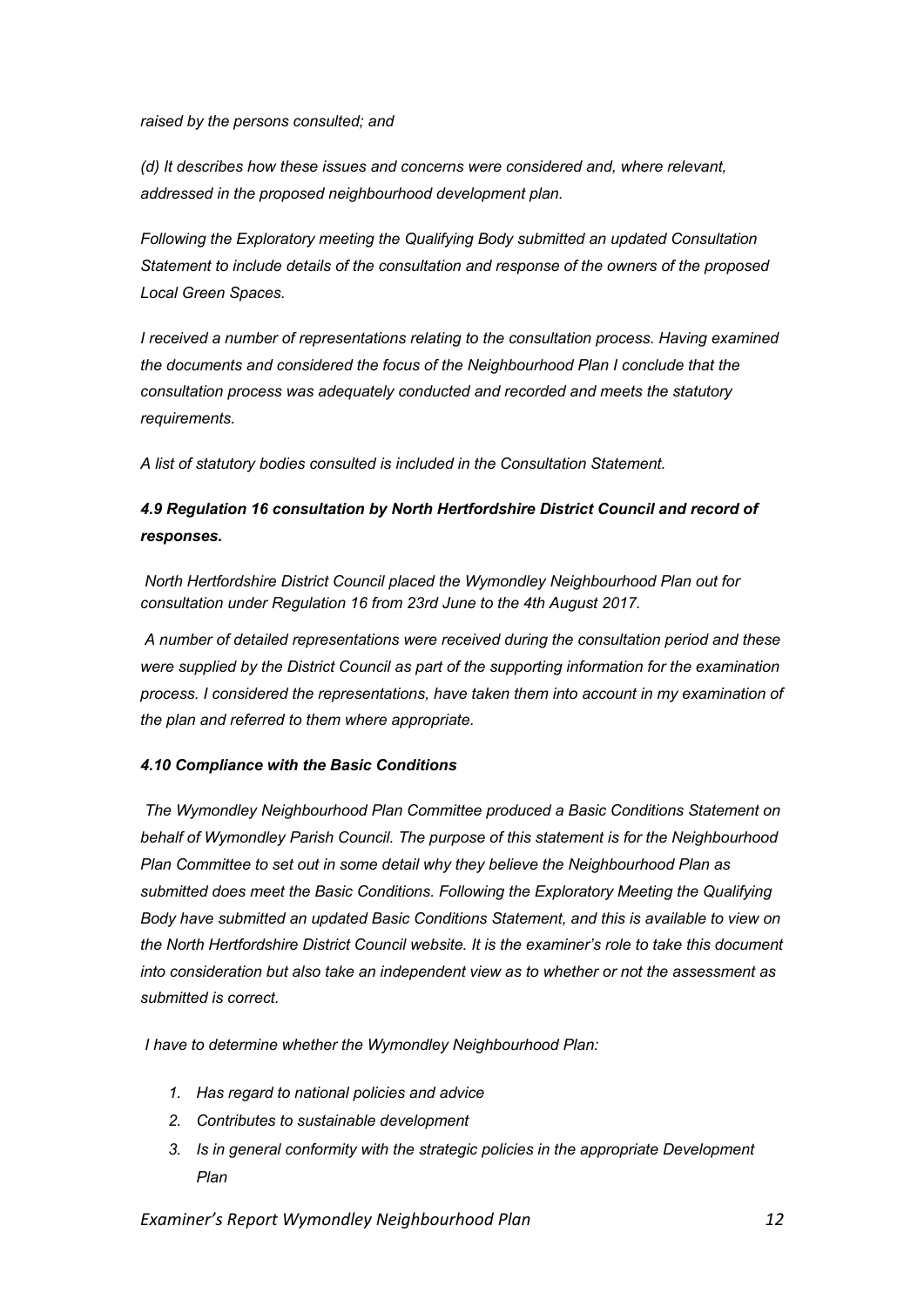- *4. Is not in breach and is otherwise compatible with EU obligations and Human Rights requirements.*
- *5. There is now an additional Basic Condition to be considered. Since the 28th of December 2018, the Neighbourhood Planning (General) Regulations 2012, Schedule 2 para 1 has stated:*

*"In relation to the examination of neighbourhood development plans the following basic condition is prescribed for the purpose of paragraph 8(2)(g) of Schedule 4B to the 1990 Act—*

*The making of the neighbourhood development plan does not breach the requirements of Chapter 8 of Part 6 of the Conservation of Habitats and Species Regulations 2017."*

*Documents brought to my attention by the District Council for my examination include:*

- *(i) The Wymondley Neighbourhood Plan - the main document which includes policies developed in consultation with the community at various engagement events and workshops.*
- *(ii) Consultation Statement – sets out how the community, and other stakeholders, have been involved in preparing the Plan. (revised February 2019)*
- *(iii) Basic Conditions Statement - An appraisal of the Plan policies against European Union (EU) and national policies, as well as the strategic policies of NHDC and any other policies and guidance. (revised February 2019)*

# *Comment on Documents submitted*

*I am satisfied having regard to these documents and other relevant documents, policies and legislation that the Wymondley Neighbourhood Plan does, subject to the recommended modifications, meet the Basic Conditions.*

# *4.11 Planning Policy*

# *National Planning Policy*

*National Policy guidance is in the National Planning Policy Framework (NPPF). At the time of the preparation of the Neighbourhood Plan the relevant NPPF was the National Planning Policy Framework (NPPF) 2012. During the course of my examination the government published the revised NPPF.*

*The revised NPPF provides for transitional arrangements as follows:*

*"214.The policies in the previous Framework will apply for the purpose of examining plans, where those plans are submitted (69) on or before 24 January 2019. Where such plans are withdrawn or otherwise do not proceed to become part of the development plan, the policies contained in this Framework will apply to any subsequent plan produced for the area*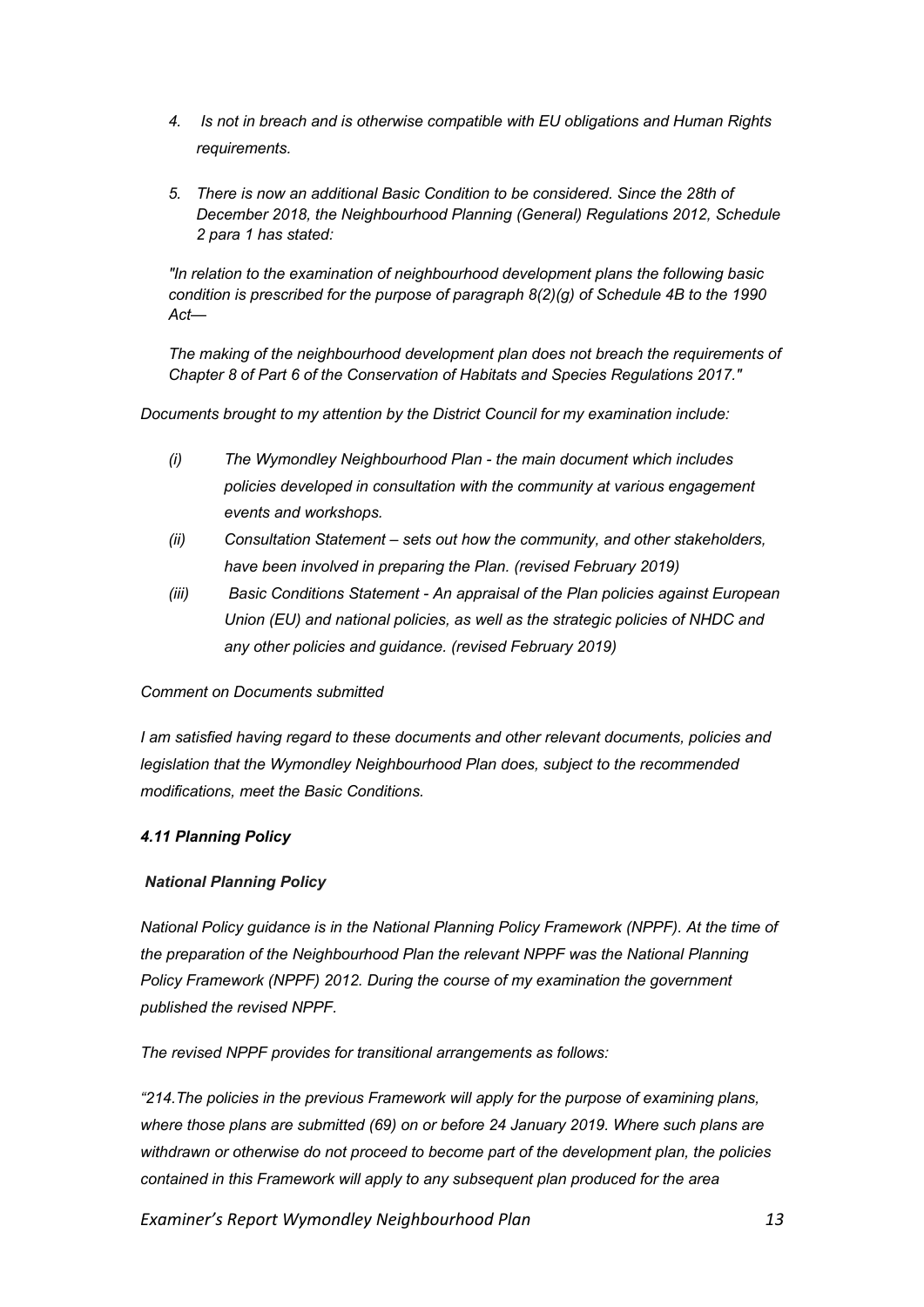#### *concerned.*

*(69) For neighbourhood plans, 'submission' in this context means where a qualifying body submits a plan proposal to the local planning authority in accordance with regulation 15 of the Neighbourhood Planning (General) Regulations 2012.*

*(22 Footnote to paragraph 48) During the transitional period for emerging plans submitted for examination (set out in paragraph 214), consistency should be tested against the previous Framework published in March 2012."*

*Therefore, for the purposes of my examination the relevant national policy document is the NPPF (2012).*

*To meet the Basic Conditions, the Plan must have "regard to national policy and advice". In addition, the NPPF requires that a Neighbourhood Plan "must be in general conformity with the strategic policies of the local plan". Paragraph 16 states that neighbourhoods should "develop plans that support the strategic development needs set out in Local Plans, including policies for housing and economic development; plan positively to support local development, shaping and directing development in their area that is outside the strategic elements of the Local Plan".*

*The Wymondley Neighbourhood Plan does not need to repeat national policy, but to demonstrate it has taken them into account.*

*I have examined the Wymondley Neighbourhood Plan and consider that, subject to modification, the plan does have "regard for National Policy and Advice" and therefore the Plan, subject to modification does meet the Basic Conditions in this respect.*

#### *Local Planning Policy- The Development Plan*

*Wymondley is within the area covered by North Hertfordshire District Council. The relevant development plan, at the time of my examination was the District Local Plan No 2 with Alterations adopted in 1996, including saved policies 2007.*

# *4.12 Other Relevant Policy Considerations*

# *European Convention on Human Rights (ECMR) and other European Union Obligations*

*As a 'local plan', the Neighbourhood Development Plan is required to take cognisance of the EU Strategic Environmental Assessment (SEA) Directive 2001/42/EC.* 

*The initial screening assessment to determine the need for a SEA in line with regulation and guidance was undertaken by the Qualifying Body. The conclusion was that no SEA was*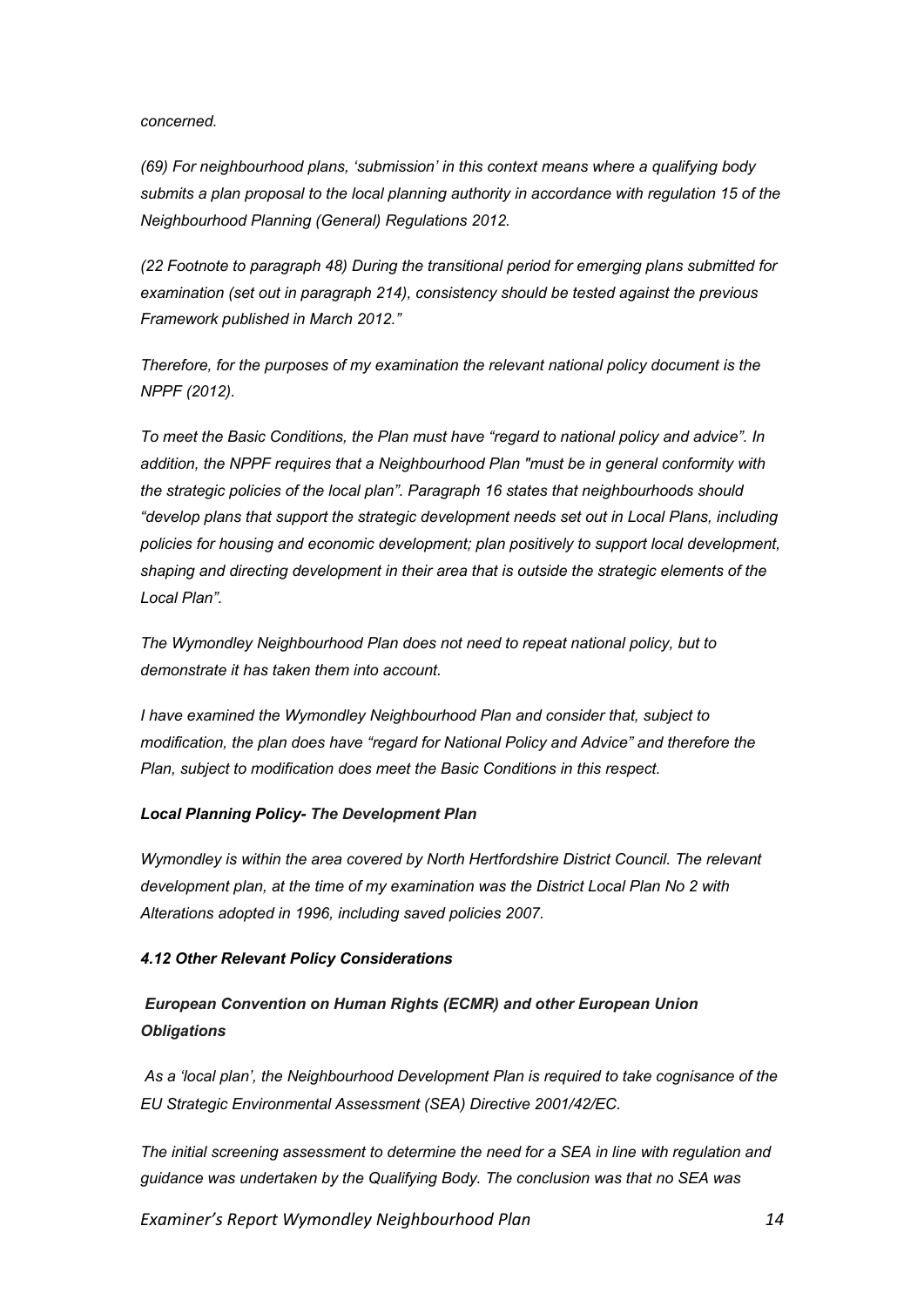*required, However I had some reservations about the screening process undertaken. At the Exploratory Meeting I requested an update on the assessment and North Hertfordshire District Council have submitted an addendum to the original Strategic Environmental Assessment Screening Determination.*

*The original SEA screening report was prepared by the Wymondley Parish Neighbourhood Plan Committee and was submitted to the District Council in March 2017. The screening report was prepared using a standard template which has been prepared by consultants on behalf of the District Council to enable neighbourhood planning groups to start the SEA screening for their neighbourhood plan.*

*The District Council sent the screening report to the three statutory consultees, the Environment Agency, Natural England and Historic England on 12 June 2017. Responses were requested by 24 July 2017.*

*One response was received during the consultation period from Historic England and a further response was received from Natural England after the close of the consultation period.*

*Both responses stated that there was no need for a SEA to be undertaken.*

*After the exploratory meeting, the SEA screening was sent to the Environment Agency again to request a formal response. The Environment Agency has confirmed that following a review of the environmental constraints affecting the neighbourhood plan, there are no comments and that they do not consider there to be any potential significant environmental effects.*

*"The principal reasons for this conclusion are set out below:*

*• There are no sites allocated for development;*

*• The neighbourhood plan focuses on protecting the quality of the village and its environment;*

*• The neighbourhood plan does not seek to change the outcomes of development proposals in the existing or emerging Local Plan to the extent that it might lead to substantively different effects to those already assessed;*

*• The neighbourhood area does contain natural and heritage features but there are no proposals in the neighbourhood plan which are likely to have significant environmental effects on these features."*

*The District Council has amended the SEA Screening report to include a screening determination.*

*From the findings of the screening assessment it was concluded that there was no requirement for a SEA to be undertaken. All of the consultation responses from the statutory*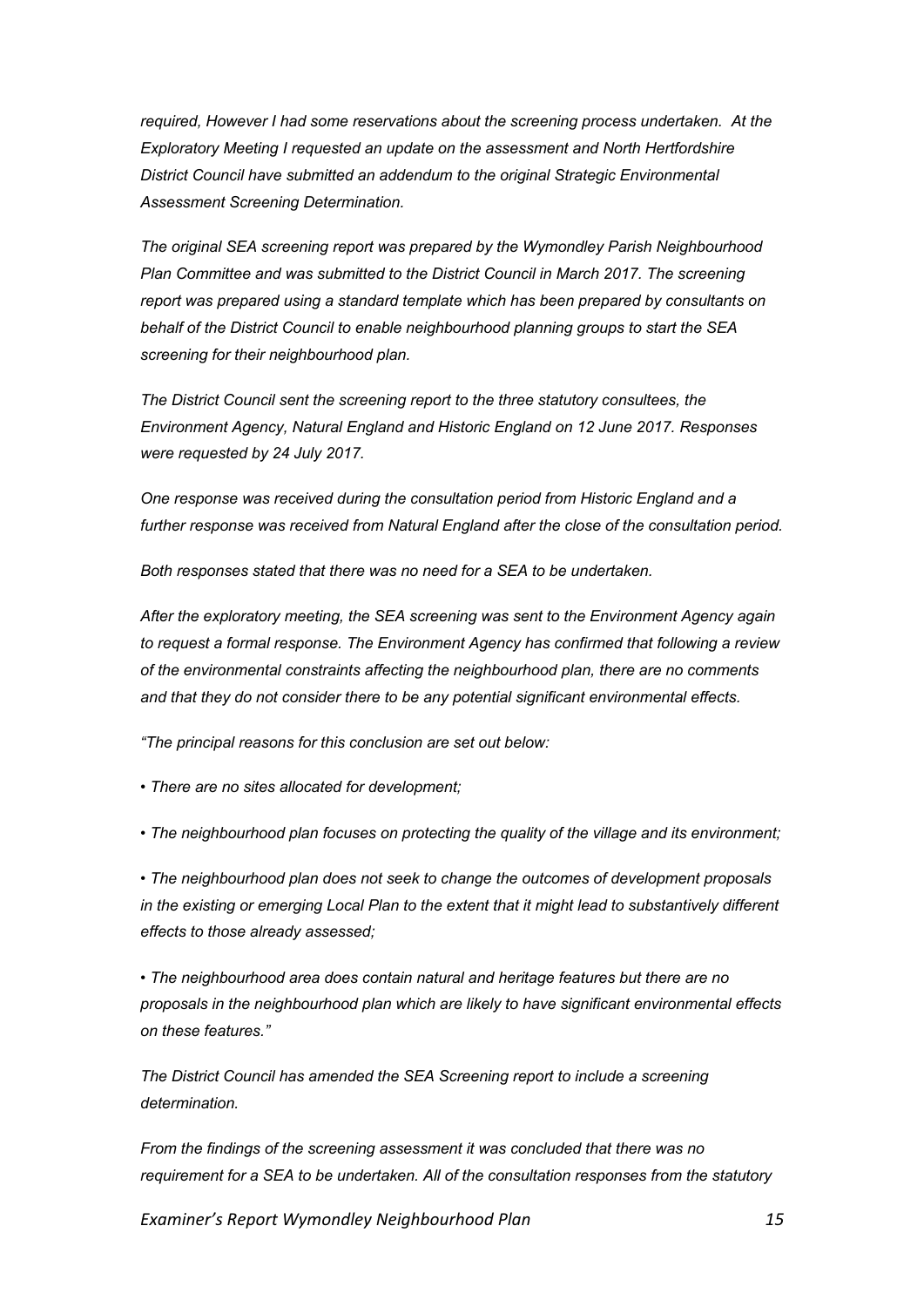*bodies concurred with this conclusion.*

*The following organisations are the statutory bodies for the purposes of the SEA screening:*

- *Natural England*
- *Historic England*
- *Environment Agency*

# *Habitats Regulations Assessment (HRA)*

*The Habitat Regulation Assessment was discussed at the exploratory meeting. At the time the Wymondley Parish Neighbourhood Plan was submitted, the District Council was satisfied that there was no need for an HRA to be undertaken as the Habitat Regulation Assessment that had been prepared as part of the Local Plan concluded that it was unlikely that there would be any significant effects on any European sites and that no appropriate assessment under the Habitats Directive was required.*

*Following the exploratory meeting and in the light of recent case law and the new Basic Condition, the District Council re visited the HRA screening. The Council's conclusion was that because there are no site allocations in the Wymondley Parish Neighbourhood Plan it is not likely to cause a significant adverse effect on a European Site and that no further action is required.* 

*The following organisation is the statutory body for the purposes of the HRA screening:*

• *Natural England* 

*I am satisfied with the Council's conclusion.*

# *Sustainable development*

*The Basic Conditions sets out the neighbourhood plan's approach to achieving sustainable development.*

*I am satisfied that the Wymondley Neighbourhood Plan has done so.*

*I am therefore satisfied that the Wymondley Neighbourhood Plan meets the basic conditions on EU obligations.* 

# *Excluded development*

*I am satisfied that the Wymondley Neighbourhood Plan does not cover County matters (mineral extraction and waste development), nationally significant infrastructure such as highways and railways or other matters set out in Section 61K of the Town and Country*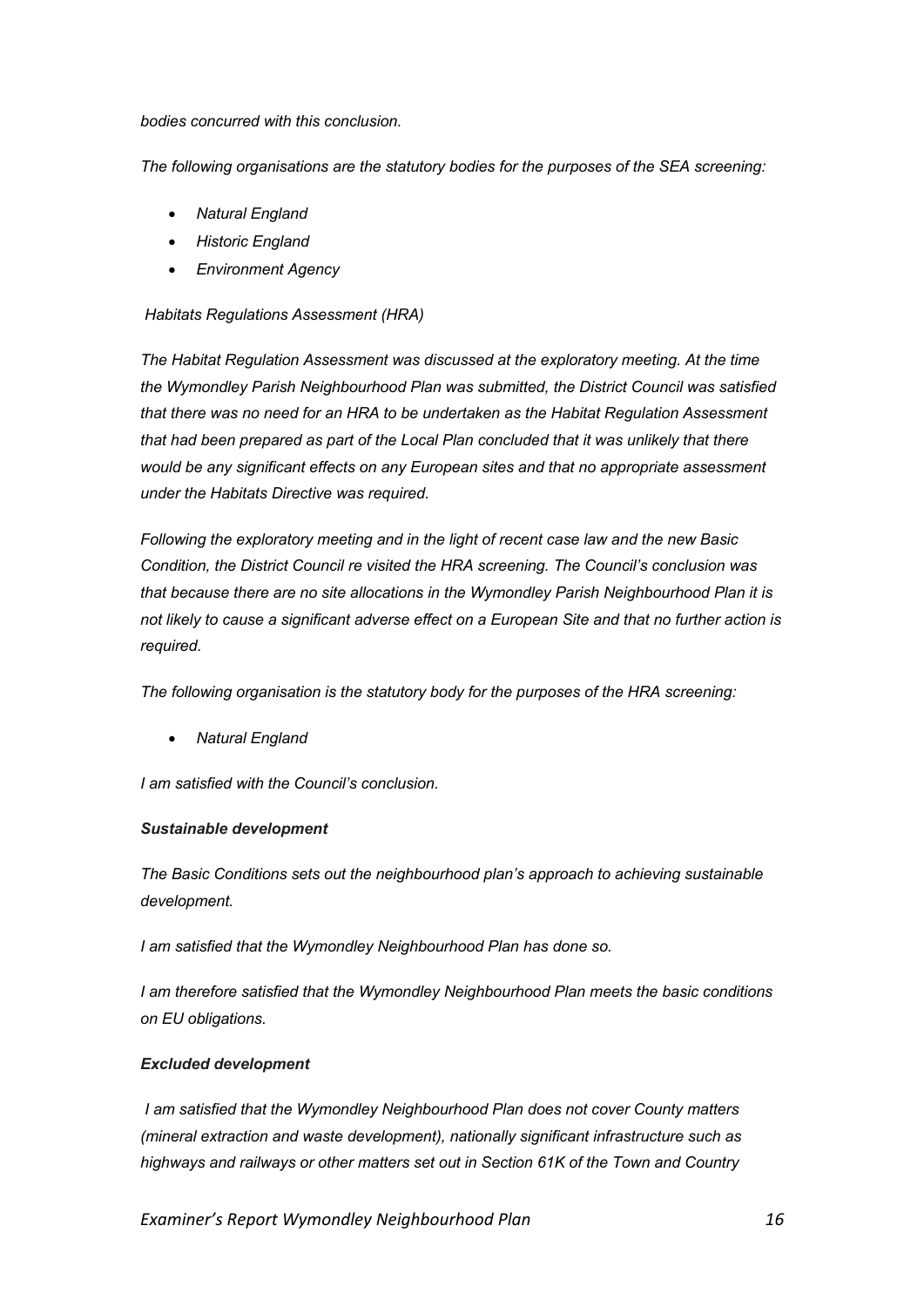# *Planning Act 1990.*

# *Development and use of land*

*I am satisfied that the Wymondley Neighbourhood Plan, subject to modification covers development and land use matters.*

# *General Comments*

*Planning Guidance on preparing neighbour hood plans and policies is clear, it states:*

*"A policy in a neighbourhood plan should be clear and unambiguous. It should be drafted with sufficient clarity that a decision maker can apply it consistently and with confidence when determining planning applications. It should be concise, precise and supported by appropriate evidence. It should be distinct to reflect and respond to the unique characteristics and planning context of the specific neighbourhood area for which it has been prepared.*

*Neighbourhood planning can inspire local people and businesses to consider other ways to improve their neighbourhood than through the development and use of land. They may identify specific action or policies to deliver these improvements. Wider community aspirations than those relating to development and use of land can be included in a neighbourhood plan, but actions dealing with non-land use matters should be clearly identifiable. For example, set out in a companion document or annex."*

*In order to provide clarity and to ensure that the policies in the Wymondley Neighbourhood Plan meet the Basic Conditions it has been necessary for me to make modifications to a number of policies. This includes modifications where:*

- *Policies have sought to introduce controls outside the scope of the planning system or where existing policy already sets out the scope of control.*
- *A policy has not been drafted with sufficient clarity that a decision maker can apply it consistently and with confidence when determining planning applications.*
- *Policies have not been written as a planning policy as they do not address the development and use of land.*

*As I have found it necessary to modify a number of policies it will also be necessary to modify the supporting text within the plan to align with the modified policies. The details of these modifications are set out within my comments on the related policies.* 

*Paragraph 1.2 should be modified to include a map of the Neighbourhood Plan Area.*

*Paragraph 1.4 and other relevant paragraphs. The reference to the Wymondley Parish Neighbourhood Plan Forum should be removed and replaced with reference to the*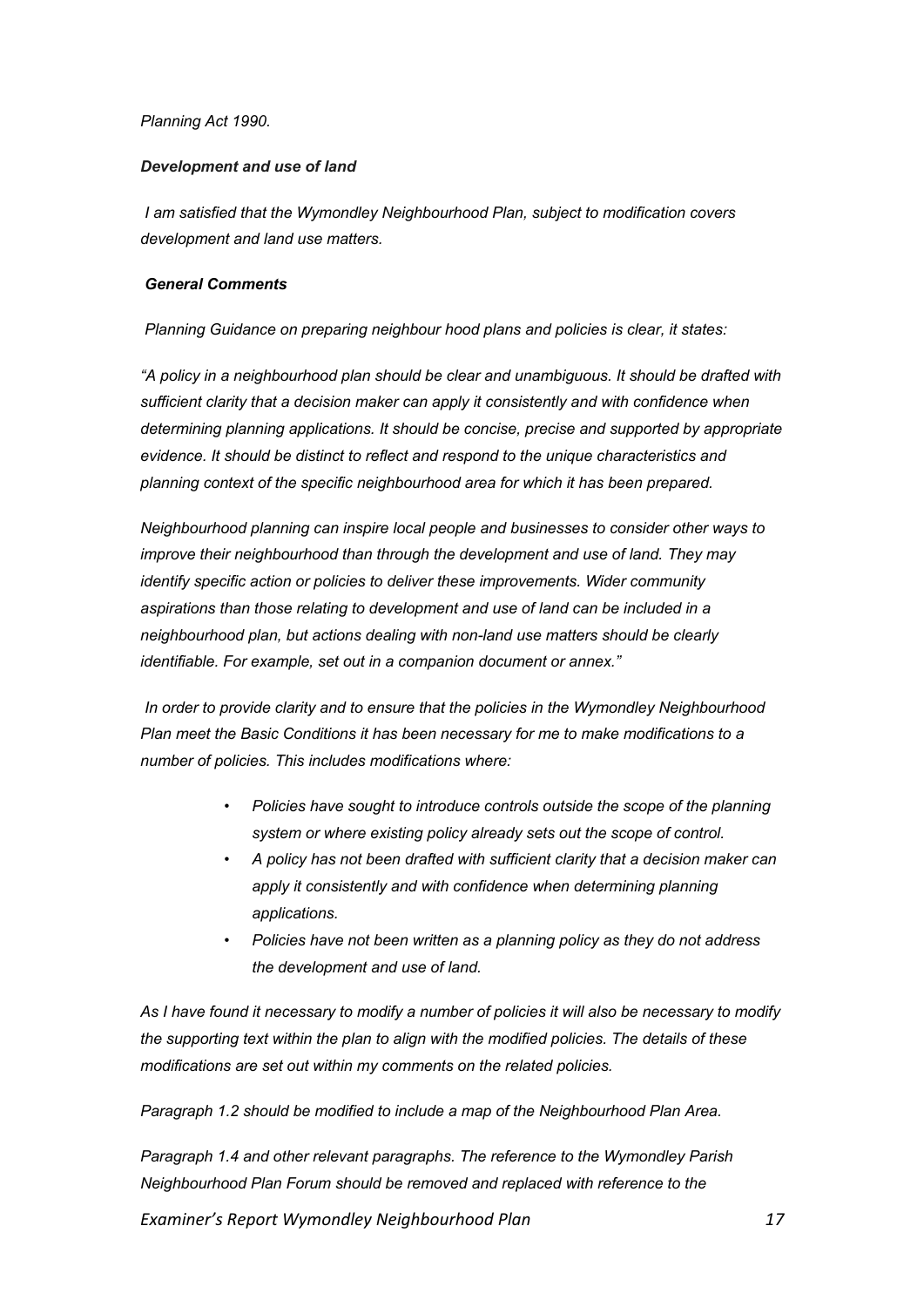*Wymondley Neighbourhood Plan Committee.*

*My comments on policies are in blue with the modified policies in red.*

# *13.Wymondley Neighbourhood Plan Vision*

*I am satisfied that the vision has been developed from the consultation process and the aims and policies flow from the vision.*

*13.1 Wymondley Neighbourhood Plan Policies*

*13.2 Natural and Historic Environments*

*Aim: to conserve and enhance our Parish's natural and historic environments, by ensuring that any proposed new development contributes positively to its distinctive character; takes into account its identified biodiversity and environmental issues; and does not negatively impact on its existing green infrastructure or its valuable archaeological heritage.*

*13.3 Policy NHE1: In our discussions with the planning authorities, and responses to any relevant consultation exercises, we will aim to ensure that landscape character assessments have been prepared where appropriate; integrated with assessment of historic landscape character and landscape sensitivity; and due regard had to them in development proposals.*

#### *COMMENT*

*This is not a policy but a statement. For clarity and to meet the Basic Conditions the policy should be modified as follows:*

# *Policy NHE1 Landscape Character:*

*In our discussions with the planning authorities, and responses to any relevant consultation exercises, we will aim to ensure that landscape character assessments have been prepared where appropriate; integrated with assessment of historic landscape character and landscape sensitivity; and due regard had to them in development proposals.*

*Where appropriate planning applications should be accompanied by an assessment of the impact of the proposal on landscape character including historic landscape making reference to the relevant character assessment documents including the North Hertfordshire Landscape Study.*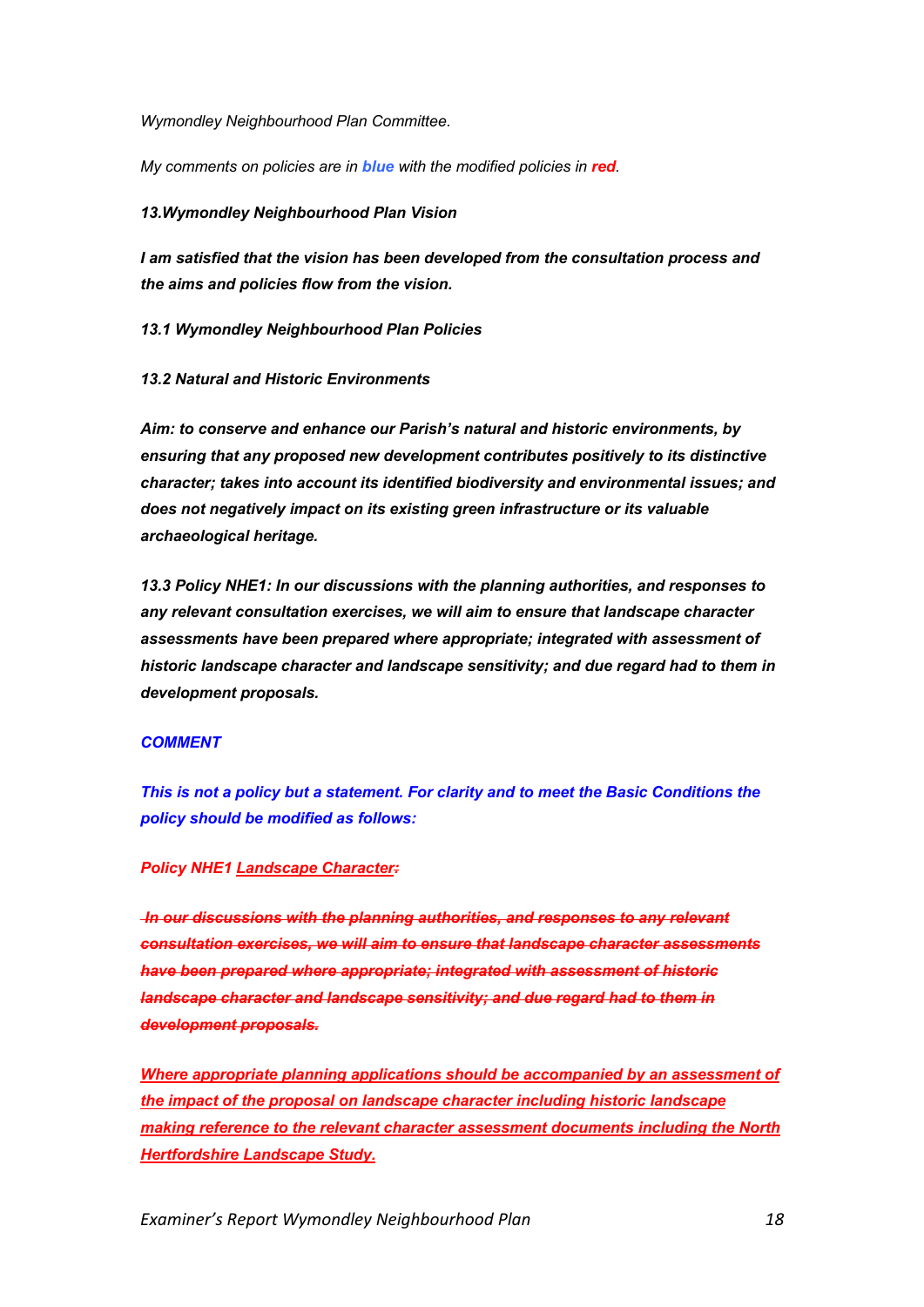*13.4 Policy NHE2: When determining development proposals, we will ensure that decisions will minimise impacts and result in net gains to biodiversity. Net gain will be determined by applying the Biodiversity Impact Calculator.*

#### *COMMENT*

*This is more of a statement than policy. For clarity and to meet the Basic Conditions the policy should be modified as follows:*

#### *Policy NHE2 Biodiversity:*

*When determining development proposals we will ensure that decisions will minimise impacts and result in net gains to biodiversity. Net gain will be determined by applying the Biodiversity Impact Calculator.*

*Proposals should, where appropriate be supported by a biodiversity action plan and measures to ensure net gains in biodiversity. The use of a Biodiversity Impact Assessment Calculator is encouraged.*

*13.5 Policy NHE3: In considering development resulting in significant ecological impact there will be a presumption against such development unless clear and significant ecological gains can be demonstrated.*

#### *COMMENT*

*I am unsure of the meaning of this policy and it is unclear how it could be implemented in the development management process. In order to meet the Basic conditions this policy should be deleted.*

*13.6 Policy NHE4: In determining development proposals affecting designated sites and Priority Habitats or Species, we will ensure that their nature conservation value is protected in accordance with their status. Development affecting such sites or species is expected to deliver a net gain in biodiversity. In granting permission, we will impose conditions or seek planning obligations that secure appropriate management regimes to deliver biodiversity gain in-perpetuity.*

#### *COMMENT*

*This policy does not make reference to specific sites within the Neighbourhood Plan Area and a policy regime already exists protecting designated sites at a European, national and local level. Paragraphs 6.14 and 6.15 read more as policy and are overly prescriptive not reflecting national or local policy. Both paragraphs should be modified*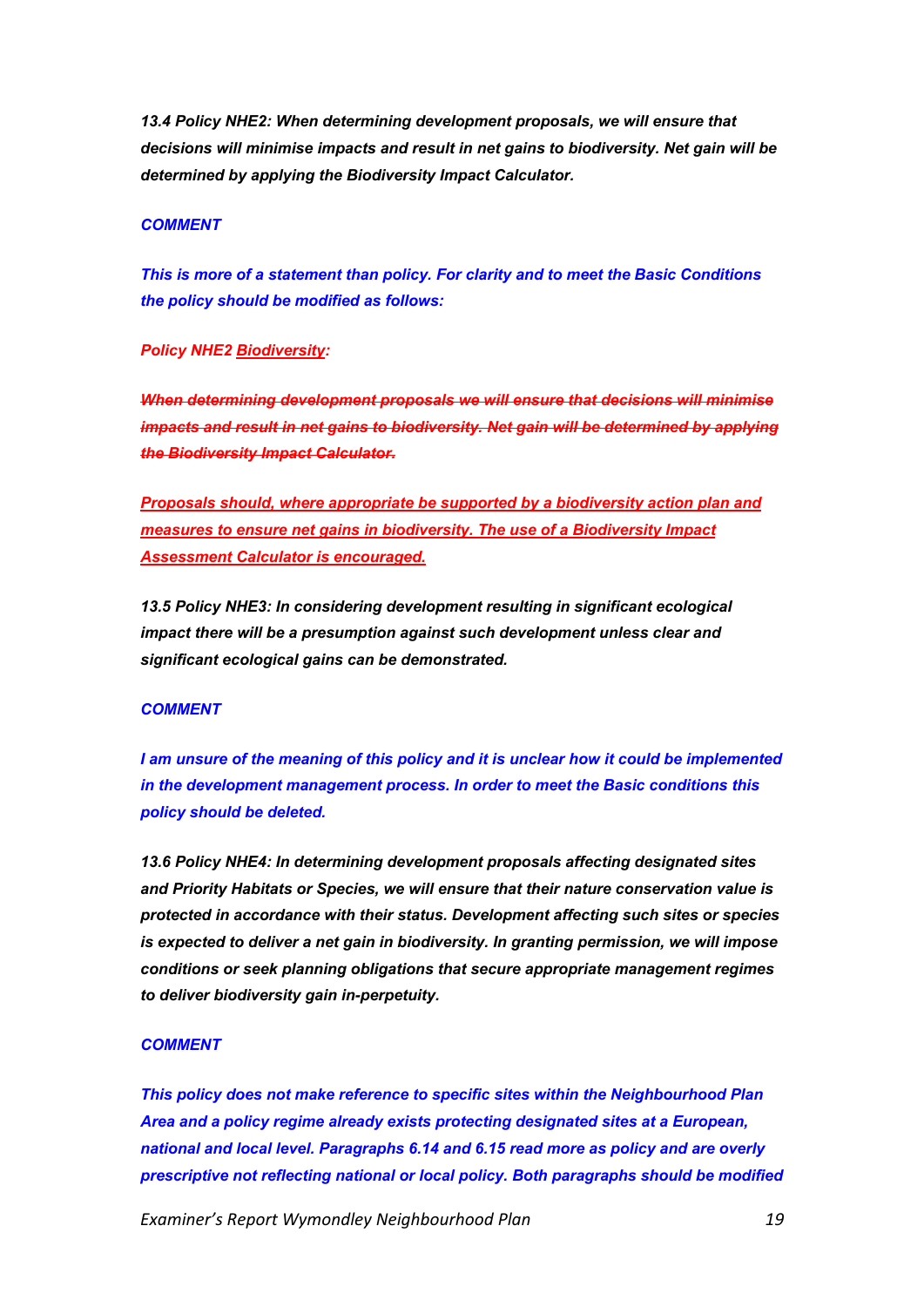*in line with policy NHE4. For clarity and in order to meet the Basic Conditions the policy should be modified as follows:*

# *Policy NHE4: Wildlife and Ecology.*

*In determining Development proposals affecting designated sites and Priority Habitats or Species, must comply with the relevant European, national and local policy requirements. we will ensure that their nature conservation value is protected in accordance with their status. Development affecting such sites or species is expected to deliver a net gain in biodiversity. In granting permission, we will impose conditions or seek planning obligations that secure appropriate management regimes to deliver biodiversity gain in-perpetuity.*

*13.7 Policy NHE5: In considering development proposals we will expect Green Infrastructure to provide permeability for wildlife through and around development. GI should be connective and functional as wildlife habitat in its own right not just as a link between habitats.*

# *COMMENT*

**For clarity and to meet the Basic Conditions the policy should be modified as follows:**

*Policy NHE5 Green Infrastructure:*

*In considering Where appropriate development proposals should be supported by, we will expect a Green Infrastructure Plan which will to provide permeability for wildlife through and around development and GI should be connective and functional as wildlife habitat in its own right not just as a link between habitats.*

*13.8 Policy NHE6: All suitable development will be expected to include integrated bat and bird roosting devices within the fabric of the brickwork.*

*I have no comment on this policy as it meets the Basic Conditions.*

*13.9 Policy NHE7: In considering development proposals that negatively impact upon bat movement corridors we expect these corridors to be identified, protected and enhanced to ensure continued ecological functionality of bat populations.*

# *COMMENT*

*I have no comment on this policy as it meets the Basic Conditions.*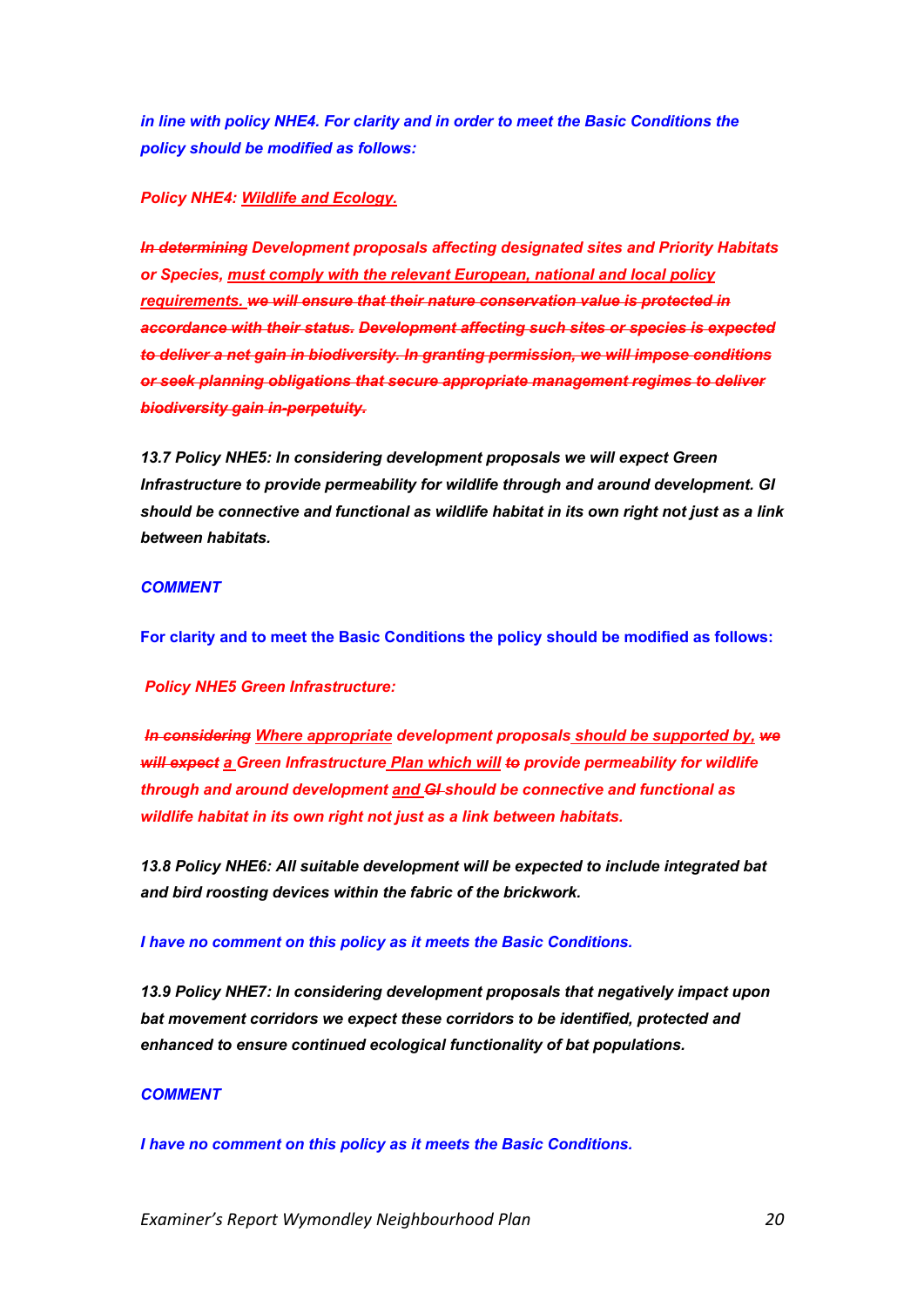*13.10 Policy NHE8: Development will not be permitted within 12 m of a watercourse.*

#### *COMMENT*

*Flood risk is already regulated by a policy regime. This policy does not have regard for existing policy and therefore does not meet the Basic Conditions. In accordance to meet the Basic Conditions it should be modified as follows and moved to the flood risk section:*

# *Policy NHE8 Flood Risk:*

*Development will not be permitted within 12 m of a watercourse should be supported by any required Flood Risk Assessment and adequate information to assess the potential impact of the proposal on flooding both on and off site.*

*13.11 Policy NHE9: In considering ecological information in support of planning applications we expect that surveys are undertaken by suitably qualified personnel and are consistent with nationally accepted standards i.e. British Standard 42020: Biodiversity – Code of practice for planning and development.*

#### *COMMENT*

*Paragraphs 6.26-6.30 are written like policies and are overly prescriptive. They should be modified appropriately. There can be no requirement to submit European Protected Species Licenses to the Parish Council, for example. This policy would be better located with policy NHE7 modified and renumbered.*

*13.12 Policy NHE10: In considering development involving potentially adverse lighting impacts to wildlife we will expect surveys to identify movement corridors and ensure that these corridors are protected and enhanced.*

#### *COMMENT*

*This policy lacks clarity and should be modified as follows:*

# *Policy NHE10 Lighting:*

*On sites where, protected species have been identified proposals should include mitigation measures to address In considering development involving potentially adverse lighting impacts. to wildlife we will expect surveys to identify movement corridors and ensure that these corridors are protected and enhanced.*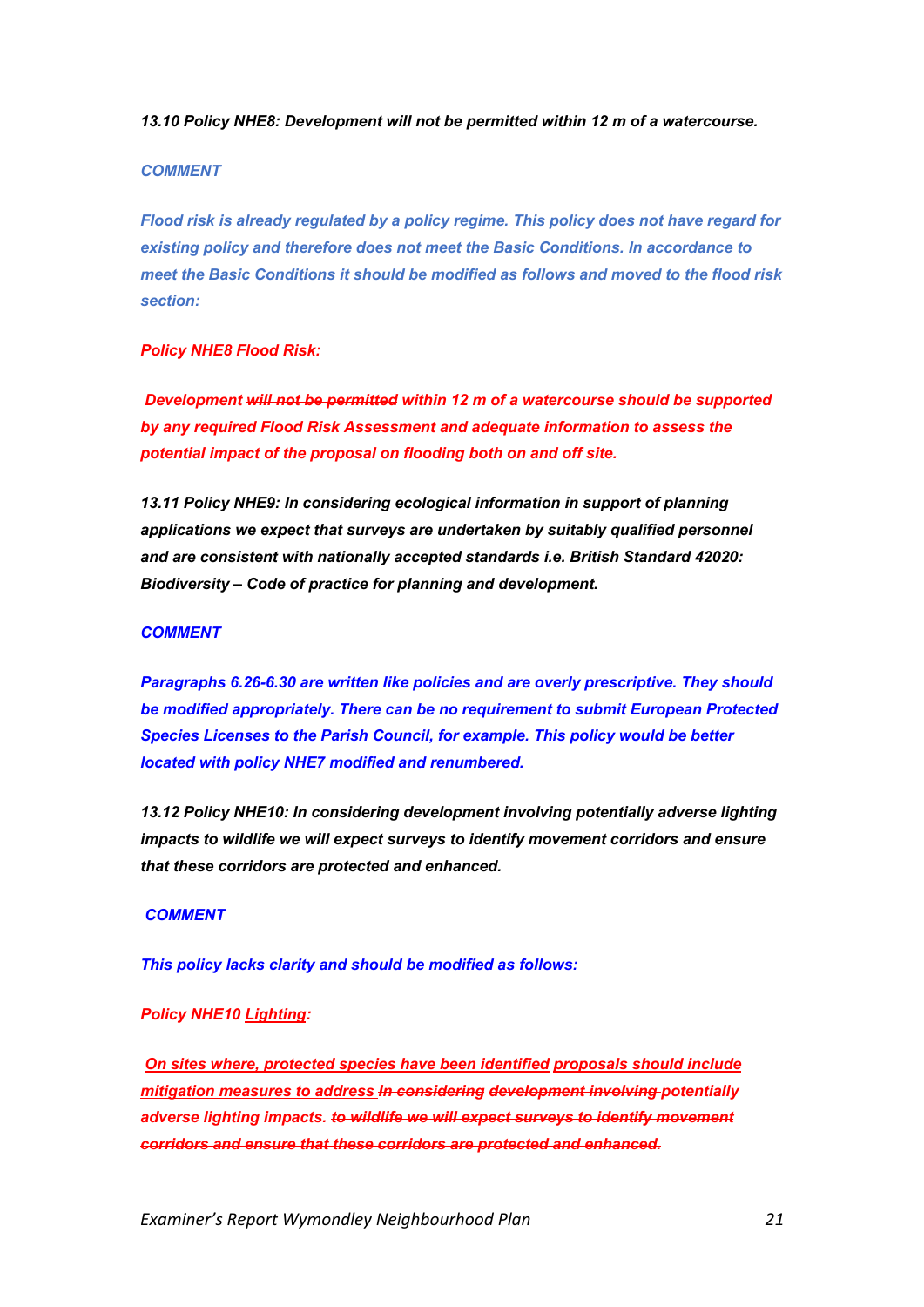*13.13 Policy NHE11:in considering landscaping schemes we will expect that appropriate native species are used whenever possible and the benefits to biodiversity are maximised.*

#### *COMMENT*

*Paragraph 6.35 should be modified; the submission of details can be requested but not required.*

*This policy should be given a title. I have no other comment.*

# *13.14 Historic Environment*

*Policy NHE12: By working collaboratively with our local and neighbouring planning authorities, (and other stakeholders), we will aim to ensure that the significance of the Parish's heritage assets and the contribution they make to the environment is recognised - and due account taken of it in considering development proposals. This includes ensuring that, in line with paragraphs 169 – 170 of the Government's National Planning Policy Framework (NPPF), the planning authorities use their required up-todate evidence about our historic environment to predict the likelihood that currently unidentified heritage assets, particularly sites of historic and archaeological interest, will be discovered in the future.*

#### *COMMENT*

*This policy is confusing and would be better located under heritage assets and renumbered as NHE 13. National and local policy already exists which sets out clearly how proposals affecting non-designated heritage assets should be considered. As currently worded this policy does not accurately reflect existing policy. For clarity and to meet the Basic Conditions the policy should be modified as follows:*

#### *Policy NHE12: Heritage Assets*

*Proposals affecting designated and non-designated heritage assets and their settings including those with archaeological interest must comply fully with the requirements of National Planning Policy and the development plan.*

*By working collaboratively with our local and neighbouring planning authorities, (and other stakeholders), we will aim to ensure that the significance of the Parish's heritage assets and the contribution they make to the environment is recognised - and due account taken of it in considering development proposals. This includes ensuring that, in line with paragraphs 169 – 170 of the Government's discovered in the future. National Planning Policy Framework (NPPF), the planning authorities use their*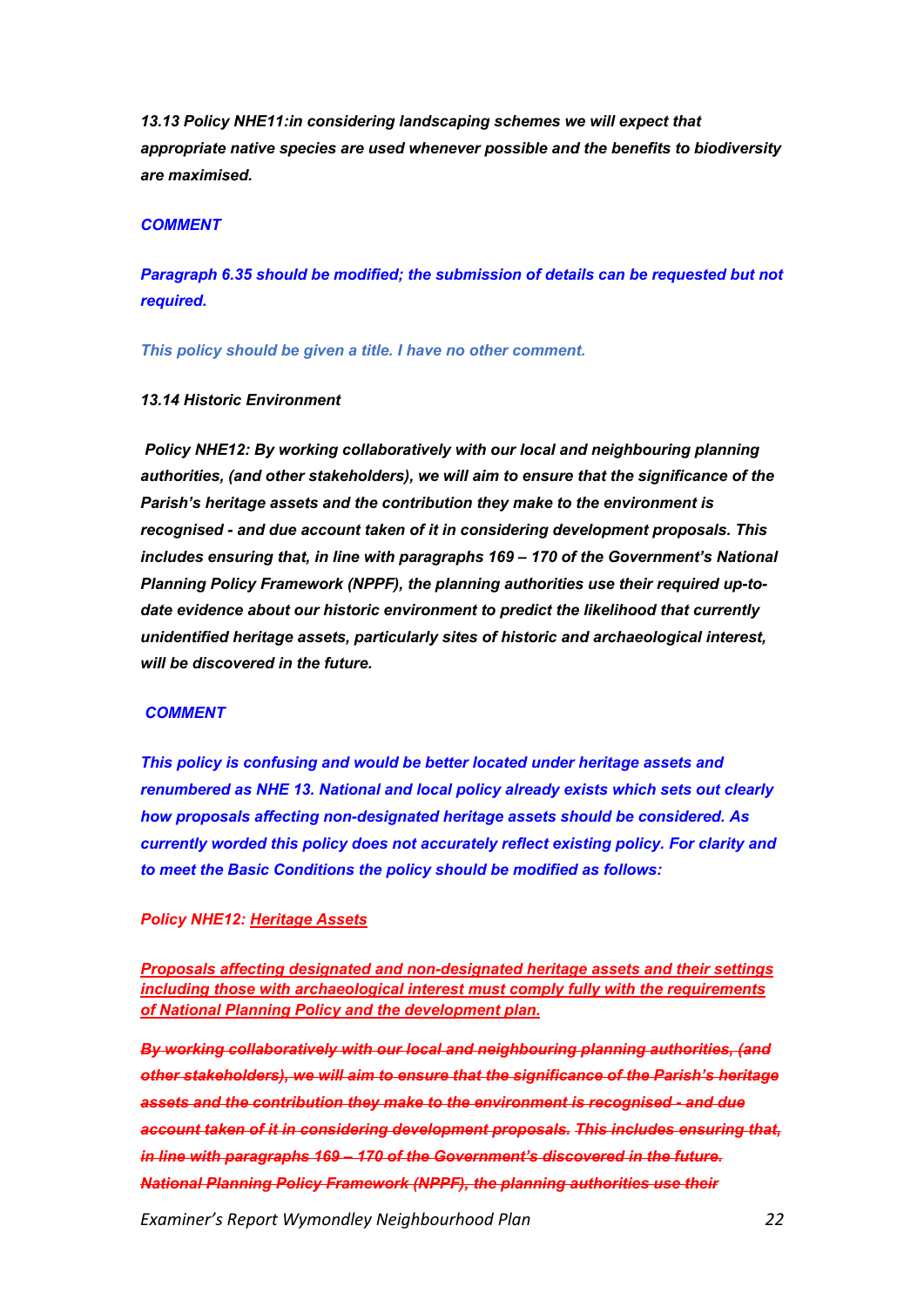*required up-to-date evidence about our historic environment to predict the likelihood that currently unidentified heritage assets, particularly sites of historic and archaeological interest, will be*

#### *13.15 Heritage Assets*

*Policy NHE13: We wholeheartedly concur with this view, and will work vigorously with local planning authorities and other stakeholders to ensure that the historical character of the area is preserved; the key environmental features maintained (and enhanced wherever possible); and that in the absence of any "exceptional circumstances", (as defined in relevant legislation, case-law or guidance), Green Belt land in and around our Parish remains inviolate.*

#### *COMMENT*

*As currently worded, this is not a policy. For clarity and to meet the Basic Conditions the policy should be modified as follows:*

### *Policy NHE13: Historic Character*

*We wholeheartedly concur with this view, and will work vigorously with local planning authorities and other stakeholders to ensure that the historical character of the area is preserved; the key environmental features maintained (and enhanced wherever possible); and that in the absence of any "exceptional circumstances", (as defined in relevant legislation, case-law or guidance), Green Belt land in and around our Parish remains inviolate.*

*Development proposals should reflect and where possible enhance the historic character of the area.* 

*13.16 Policy NHE14: We value our green infrastructure and its key role in maintaining the historic character and environment of Wymondley Parish. Consequently, as opportunities arise, we will continue to work with local authorities, landowners and other interested parties to encourage improved hedgerow and woodland management; maintain and extend the rights of way network; increase appropriate tree belt screening and field boundaries in our parish landscape; lessen the impact of the A1 (M) and other elements of our transport infrastructure; and create new accessible green infrastructure.*

#### *COMMENT*

*Examiner's Report Wymondley Neighbourhood Plan 23 This is not a policy but a community aspiration and should be moved to a separate*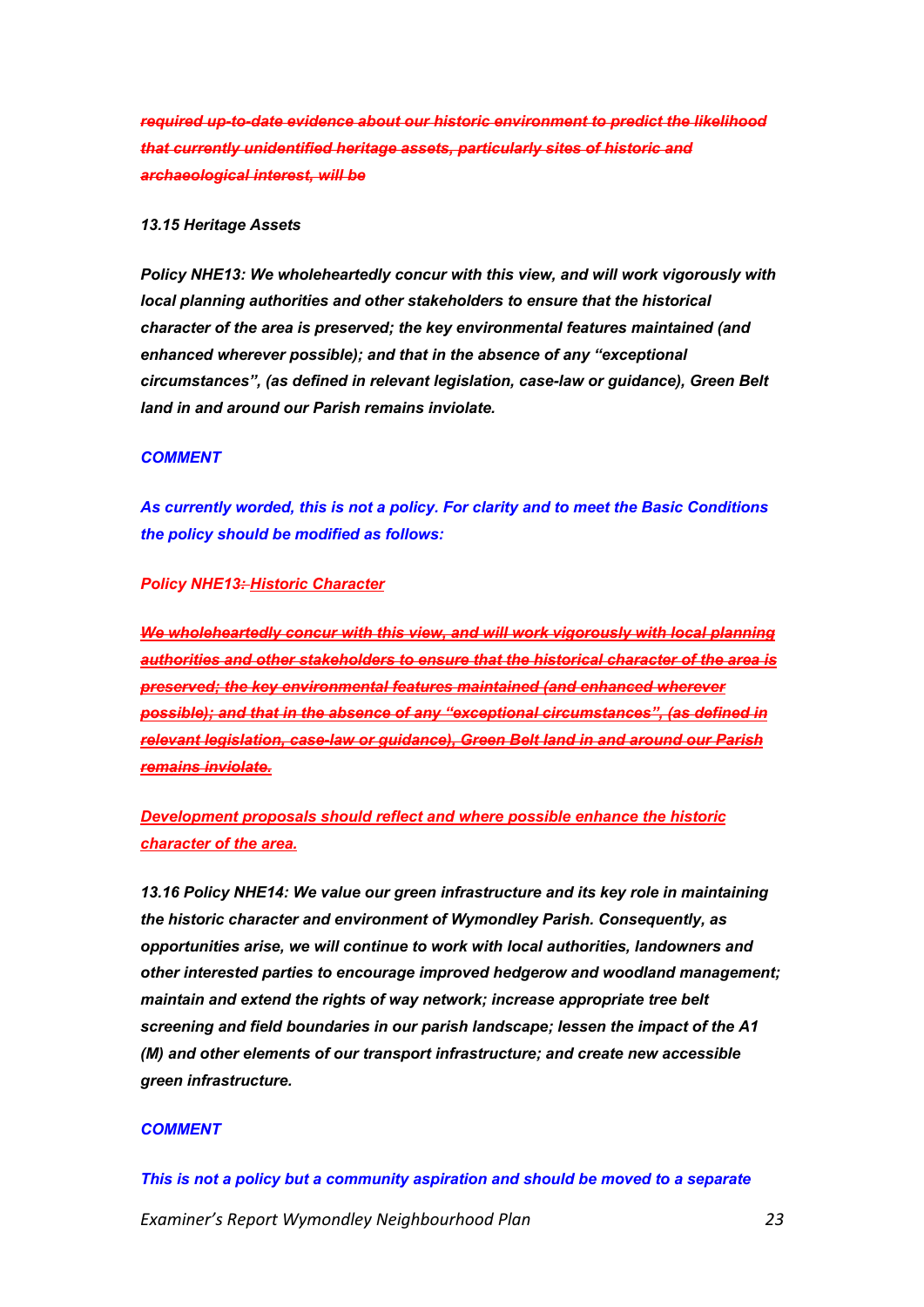#### *section of the plan.*

*13.17 Policy NHE15: We will also seek to protect our village greens (and other green spaces) from inappropriate development or unsympathetic management, as they form a key element of the character of the Parish. (Issues relating to green infrastructure are covered in more depth in Section 9 of this Plan.)*

#### *COMMENT*

## *This policy should begiven a title. I have no other comment on this policy*

*13.18 Policy NHE16: To protect our natural and historic environment, and retain the rural character and intimate scale of Wymondley Parish we will work with local authorities, landowners and other interested parties to ensure that any new development is appropriately sited and of an appropriate scale, form and style; that visually intrusive locations such as upper ground where they would be visible from the skyline are avoided; and that associated lighting does not create additional urbanising influences on the character of the area.*

## *COMMENT*

*This policy would be better combined with NHE13 and for clarity modified as follows:*

#### *Policy NHE16: Natural and Historic Environment*

*To protect our natural and historic environment, and retain the rural character and intimate scale of Wymondley Parish we will work with local authorities, landowners and other interested parties to ensure that any new development is should:*

- *be appropriately sited and of an appropriate scale, form and style; that*
- *avoid visually intrusive locations such as upper ground where they would be visible from the skyline are avoided;*
- *avoid and that associated lighting does not that would create additional urbanising influences on the character of the area.*

# *13.19 Green Belt*

*Aim: to preserve the look and feel of the Parish, with particular importance being given to the protection of the Green Belt surrounding it, to prevent erosion of the Parish's character by urban sprawl;*

*13.20 Policy GB1: We will work positively with stakeholders to ensure that*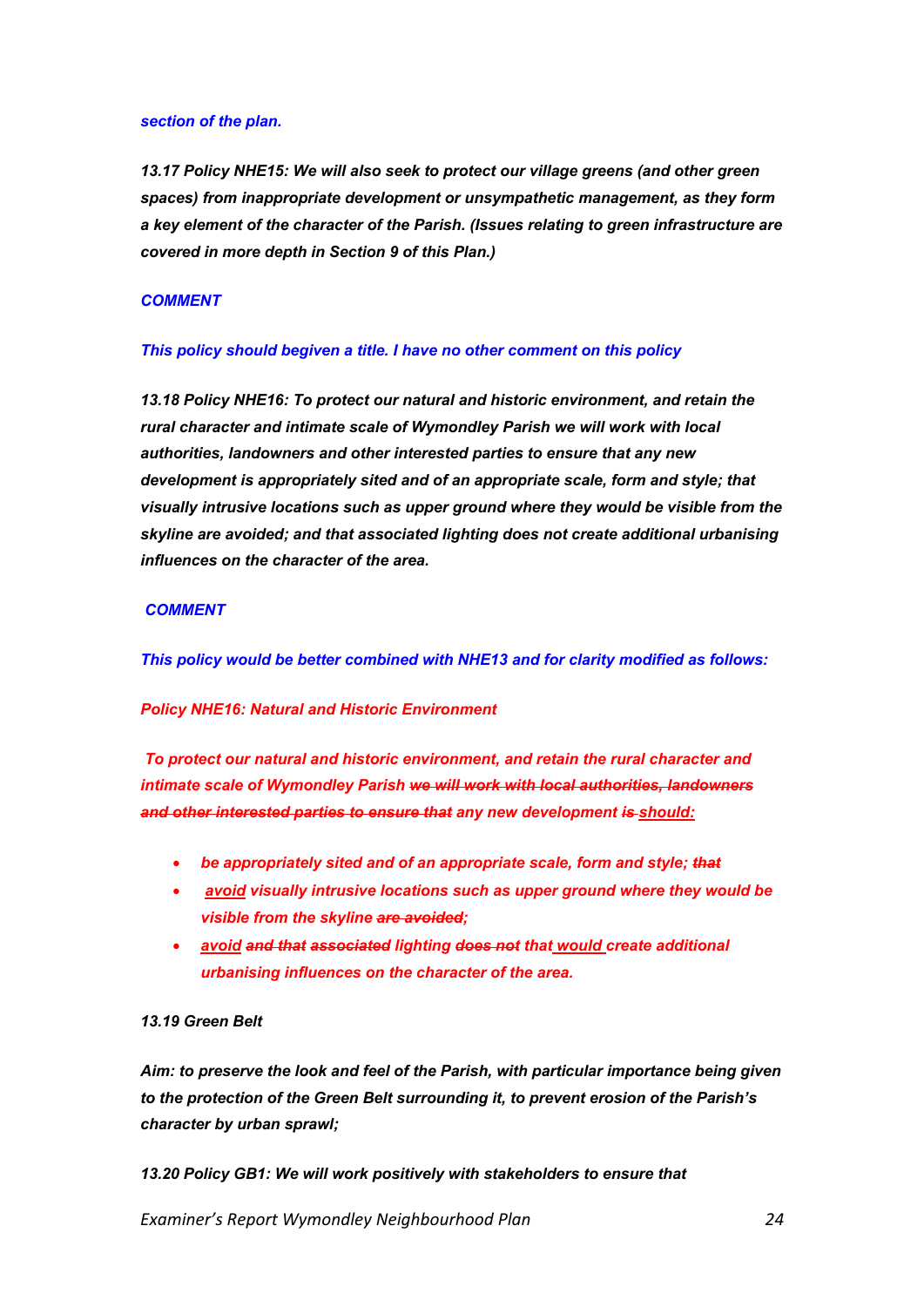*development proposals impacting on Wymondley Parish comply with Government Green Belt policy; and that primary consideration is given to effective use of brownfield sites which are not of high environmental value.*

### *COMMENT*

*As currently worded GB1 is not a policy, for clarity it should be combined with policy GB2 and modified as follows:* 

*Policy GB1 Green Belt: We will work positively with stakeholders to ensure that Development proposals impacting on Wymondley Parish must comply with Government Green Belt policy; and that primary consideration is will be given to effective use of brown-field sites which are not of high environmental value.*

*We will work positively with stakeholders to ensure that Development proposals do should not impact negatively on Wymondley Parish - particularly in terms of visual impact on the openness of the Green Belt landscape and its important contribution to the character of our villages/hamlets*

*We will work positively with stakeholders to ensure that development proposals do not impact negatively on Wymondley Parish - particularly in terms of visual impact on the openness of the Green Belt landscape and its important contribution to the character of our villages/hamlets*

#### *COMMENT*

*As currently worded GB2 is not a policy, for clarity it should be combined with policy GB1 please refer to GB1 for modification.*

*13.21 Policy GB3: Where we believe Government Green Belt policy has not been complied with, we will robustly challenge any proposals to change our Green Belt boundaries or to build on Green Belt land in or near to Wymondley Parish.*

#### *COMMENT*

*Green Belt policy is set out at national level. This policy does not meet the Basic Condition and should be deleted from the plan.*

# *13.22 Flood Risk*

*Aim: to contribute to the well-being of the Parish by seeking to address the current shortfall in Flood Prevention Measures; and to work constructively with local planning*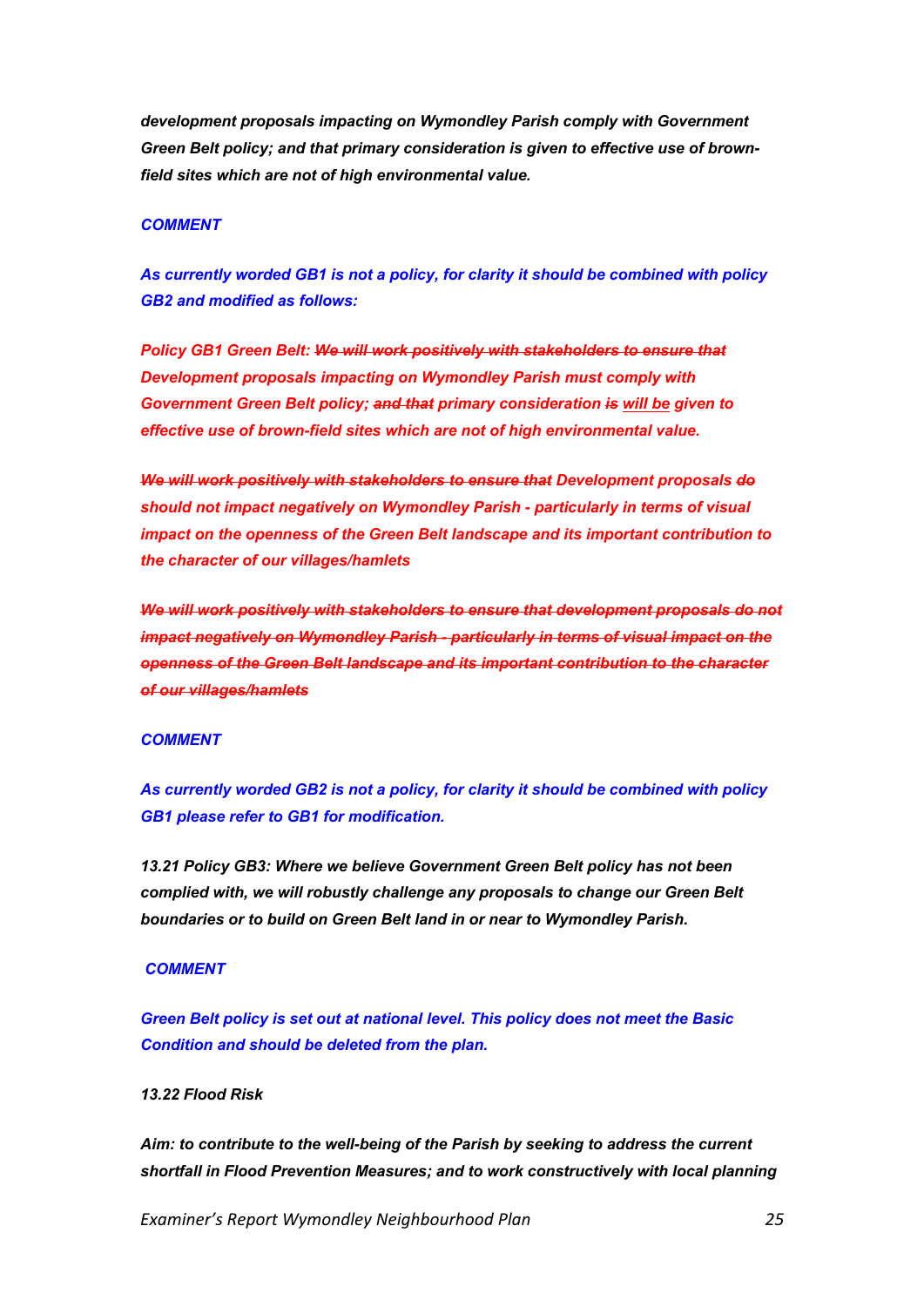*authorities to pre-empt the future effects of climate change and ensure that any development proposals are sustainable, have no adverse effect on potential flood risk and will contribute to existing and necessary future infrastructures.*

*13.23 Policy FR1: We will rigorously pursue the need for implementation (and regular maintenance) of satisfactory Flood Prevention Measures in the Parish, particularly in relation to Little Wymondley.*

#### *COMMENT*

*FR1 is not a policy but a community aspiration and should be moved to a separate section of the plan.*

*13.24 Policy FR2: We will continue to work with HCC to develop a SWMP for the Parish. We*

*view this as particularly important, given the absence of a SUDS policy in relation to*

*Stevenage Road in Little Wymondley, notwithstanding the fact that it follows the natural contour of an Ice Age river bed.*

# *COMMENT*

*This is not a policy and should be removed from this section of the plan and placed within the community projects/aspirations section.*

*13.25 Policy FR3: We will work constructively with local planning authorities, flood authorities, and other stakeholders, to ensure that any development proposals are sustainable and address local concerns regarding exacerbation of flood risk.*

#### *COMMENT*

*This is not a policy and should be removed from this section of the plan and placed within the community projects/aspirations section.*

*13.26 Policy FR4: We will robustly oppose any proposed development that fails to address the required infrastructure implementation needed to mitigate and reduce flood risk to our community.*

# *COMMENT*

*The National Planning Policy Framework only requires that new development does not*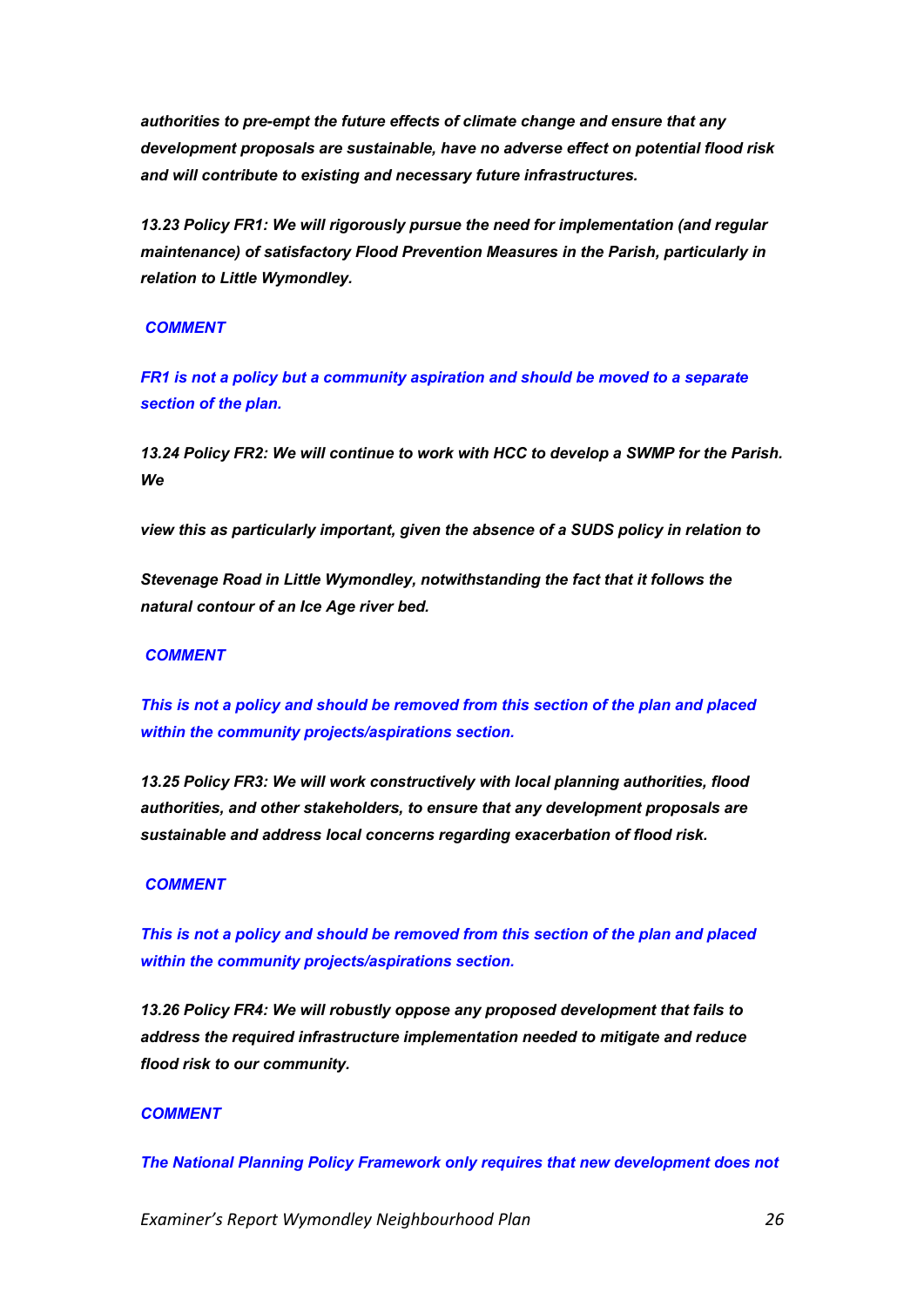*increase existing flood risk and ideally reduces flood risk overall. In order to meet the BAsi9c conditions the policy should be reworded as follows:*

# *Policy FR4: Flood Risk*

*Development proposals which would result in an increase in flood risk will not be supported.*

*We will robustly oppose any proposed development that fails to address the required infrastructure implementation needed to mitigate and reduce flood risk to our community.*

*13.27 Policy FR5: We believe an integrated, risk-based approach to flood risk management is the way forward, and strongly support the inclusion of Sustainable Urban Drainage Systems (SUDS) in any development proposal. We will work positively with local authorities and other stakeholders to ensure they are fully considered from the design stage onwards; and that development proposals include (and implement) measures to satisfactorily address issues highlighted in SFRAs and SWMPs.*

#### *COMMENT*

*As currently worded this policy mixes policy and community aspiration. The second sentence of the policy could be included in a separate section of the plan. In order to meet the Basic Conditions, the policy should be modified as follows:* 

*Policy FR5 Flood Risk: We believe an integrated, risk-based approach to flood risk management is the way forward, and strongly support the inclusion of Sustainable Urban Drainage Systems (SUDS) in any development proposal. We will work positively with local authorities and other stakeholders to ensure they are fully considered from the design stage onwards; and that development proposals include (and implement) measures to satisfactorily address issues highlighted in SFRAs and SWMPs.*

#### *13.28 Green Infrastructure and Spaces*

*Aim: to contribute to the health and well-being of our Parish, by ensuring community access to high quality open spaces and opportunities for sport and recreation including consideration of Local Green Space designation; and by seeking to ensure that any proposed development within, (or impacting on), the Parish or its green infrastructure is consistent with national Green Belt policy.*

*13.29 Policy GIS1: We will conserve and, (where possible), enhance our green spaces for their positive impact on the health, quality of life and social cohesion of our current*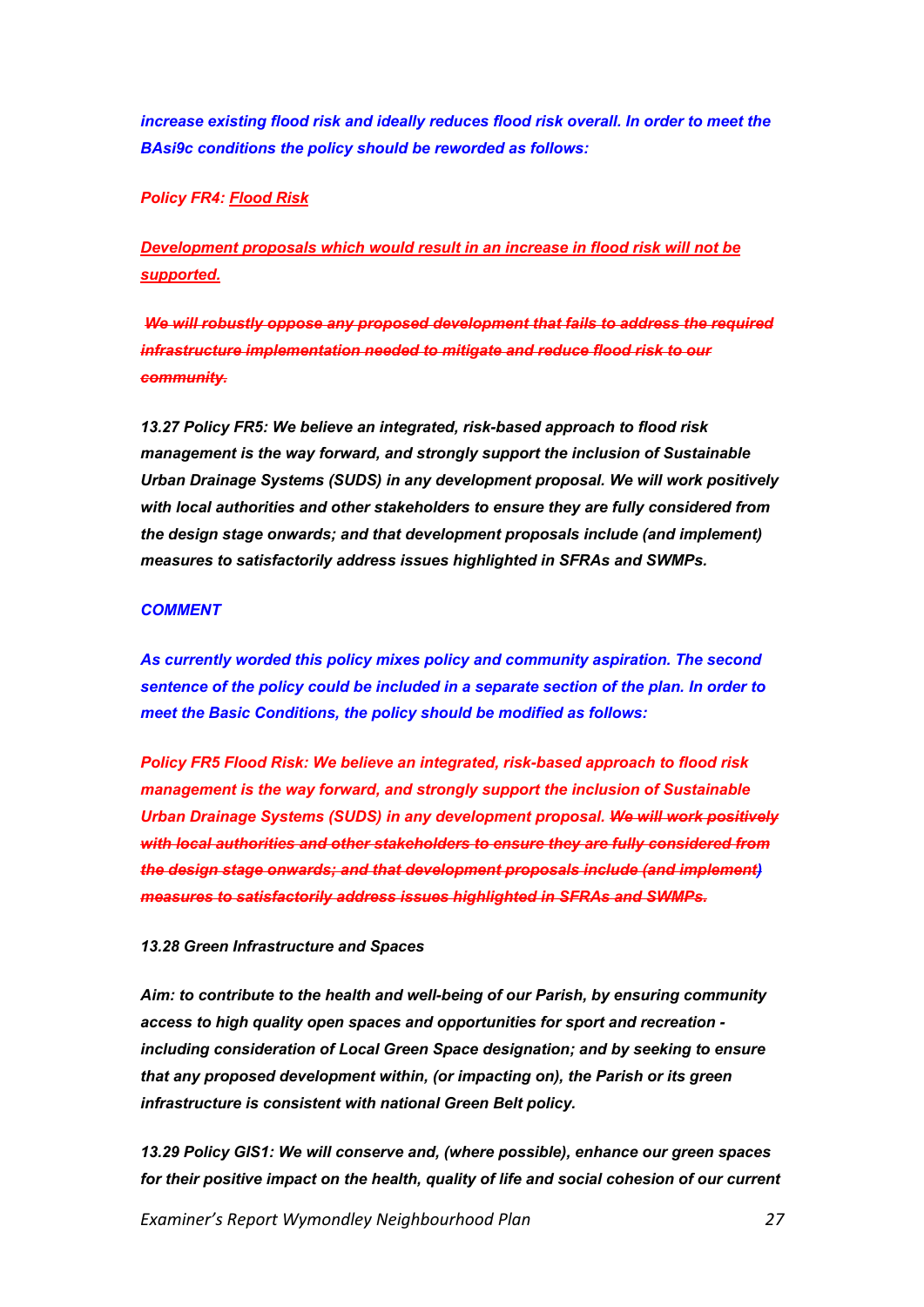#### *community and future generations.*

#### *COMMENT*

*This is not a policy and should be removed from this section of the plan and placed within the community projects/aspirations section.*

*13.30 Designating Local Green Spaces (LGS)*

*Policy GIS2: we will apply to NHDC for Local Green Space designation in relation to green spaces within Wymondley Parish which are special to the local community; meet the relevant criteria, and which are not otherwise protected.*

### *COMMENT*

*Local Green Space and open space are two distinct issue. It is unclear whether this policy is intended to designate Local Green Space. Although there are areas identified in the evidence base and included on maps within the NP itself the policy does not seek designation and no information provided as to whether or not the spaces identified meet the Local Green Space requirements as set out in the NPPF.* 

*"The NPPF states:*

*76. Local communities through local and neighbourhood plans should be able to identify for special protection green areas of particular importance to them. By designating land as Local Green Space local communities will be able to rule out new development other than in very special circumstances. Identifying land as Local Green Space should therefore be consistent* with the local planning of sustainable development and complement investment in sufficient *homes, jobs and other essential services. Local Green Spaces should only be designated when a plan is prepared or reviewed and be capable of enduring beyond the end of the plan period.*

*77. The Local Green Space designation will not be appropriate for most green areas or open space. The designation should only be used:*

*● where the green space is in reasonably close proximity to the community it serves;*

● where the green area is demonstrably special to a local community and holds a particular *local significance, for example because of its beauty, historic significance, recreational value (including as a playing field), tranquility or richness of its wildlife; and*

*● where the green area concerned is local in character and is not an extensive tract of land.*

*It was clarified at the Exploratory Meeting that the intention was to designate the Local*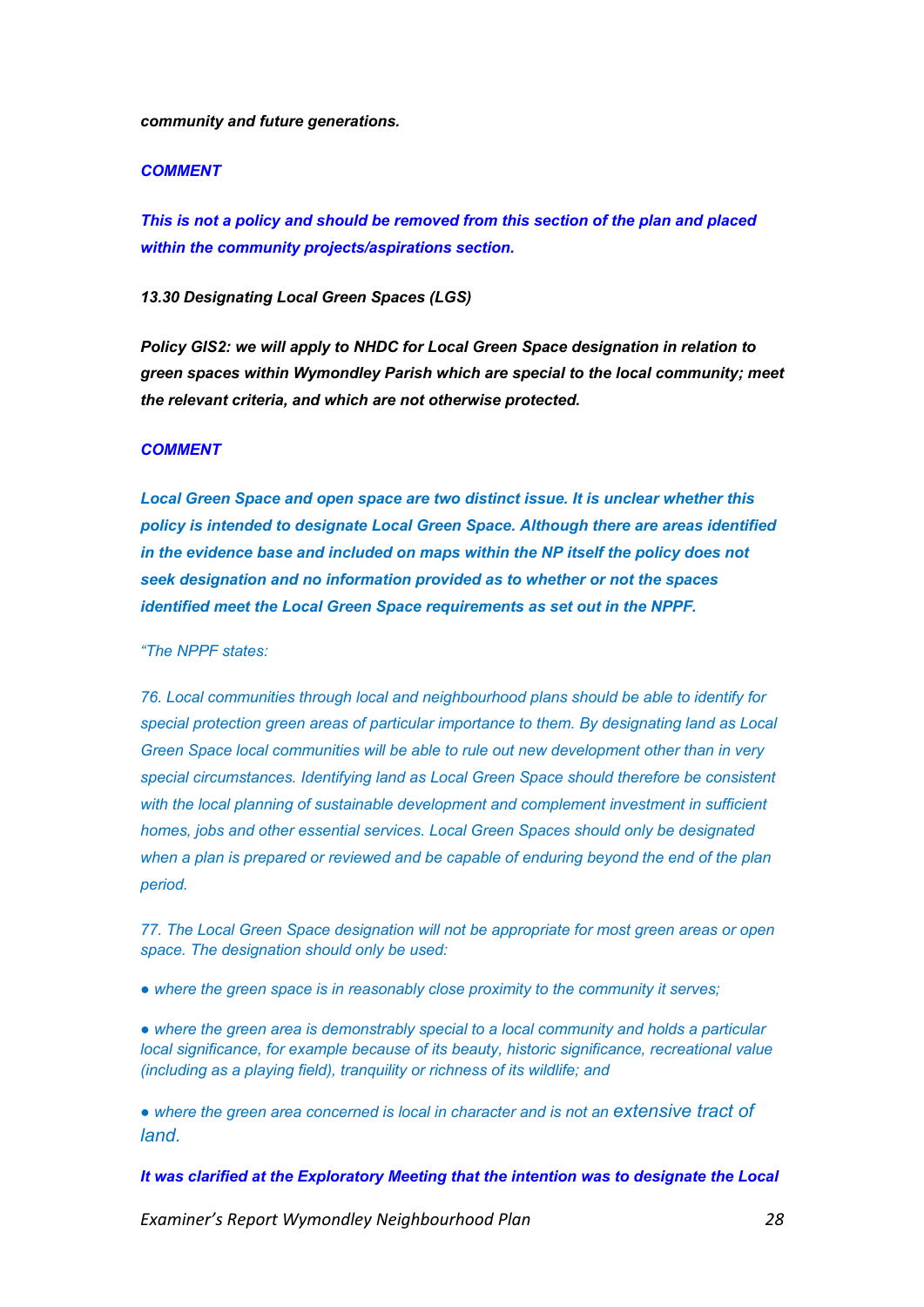*Green Spaces and additional information has been submitted in accordance with the NPPF to support the designations. For clarity I have been provided with the following list of proposed designations (this information is available to view on the North Hertfordshire District Council website):*

- *1, Wymondley Woods and Scout Hut*
- *2. Church Green, Great Wymondley*
- *3. Siccut Road Green, Little Wymondley*
- *4. Recreation Ground, Gravely Road, Great Wymondley*
- *5. Tower Close Green, Little Wymondley*
- *6. Queen Elizabeth II Playing Fields, Little Wymondley*
- *7. Allotments, Siccut Road/ Grimstone Road, Little Wymondley*
- *8. Garden Plots (Allotments), Great Wymondley*
- *9, Allotments, Stevenage Road, Little Wymondley*
- *10. Tower Close Central Green, Little Wymondley*

*I am satisfied that the proposed designations were the subject of appropriate consultation.*

*Having considered the information closely I can confirm that I of the opinion that all of the Local Space Designations meet the NPPF requirements with the exception of the following:*

#### *9. Allotments, Stevenage Road, Little Wymondley*

*I have not been provided with sufficient evidence to satisfy me that the area in question is where the green area is demonstrably special to a local community and holds a particular local significance, for example because of its beauty, historic significance, recreational value (including as a playing field), tranquility or richness of its wildlife; and*

*For clarity the policy should be modified as follows:*

# *Policy GIS2 Local Green Spaces*

# *The following Local Green Spaces are designated:*

*we will apply to NHDC for Local Green Space designation in relation to green spaces within Wymondley Parish which are special to the local community; meet the relevant criteria, and which are not otherwise protected. The following Local Green Spaces are designated*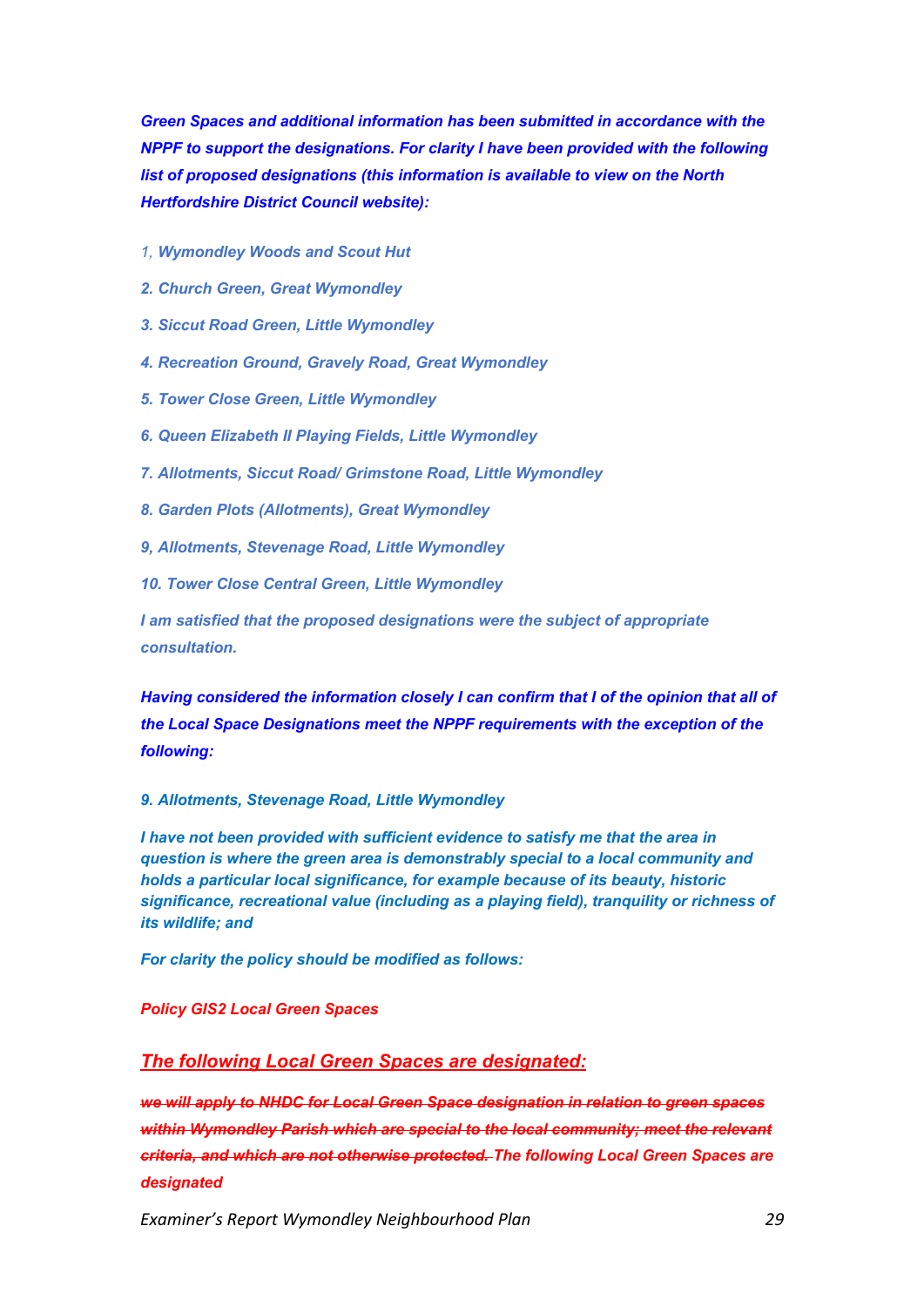- *1. Wymondley Woods and Scout Hut*
- *2. Church Green, Great Wymondley*
- *3. Siccut Road Green, Little Wymondley*
- *4. Recreation Ground, Gravely Road, Great Wymondley*
- *5. Tower Close Green, Little Wymondley*
- *6. Queen Elizabeth II Playing Fields, Little Wymondley*
- *7. Allotments, Siccut Road/Grimstone Road, Little Wymondley*
- *8. Garden Plots (Allotments), Great Wymondley*
- *9. Tower Close Central Green, Little Wymondley*

*Development will not be permitted except in very special circumstances.*

#### *13.31 Transport Links*

*Aim: to promote, facilitate and encourage use of sustainable transport within the Parish; and work effectively with the Highways Agency, local authorities, landowners and other relevant stakeholders to support cyclists, pedestrians and other nonmotorists in their use of "green" routes within the Parish.*

*13.32 Policy TL1: We will support appropriate initiatives to maintain, extend, improve, promote or facilitate use of, these "green" transport routes; and make recommendations to Hertfordshire Highways, (and local landowners), with the intention of improving footpaths and bridleways to facilitate safe walking, riding and cycling within the Parish and reduce motoring, where possible.*

# *COMMENT*

# *This is not a policy and should be removed from this section of the plan and placed within the community projects/aspirations section.*

*13.33 Policy TL2: We will support initiatives to increase provision of relevant local bus services, which would reduce the need for pupils to be driven to school or walk along unsafe footpaths; thereby also reducing traffic and benefiting the environment and Parish residents.*

# *COMMENT*

*This is not a policy and should be removed from this section of the plan and placed within the community projects/aspirations section.*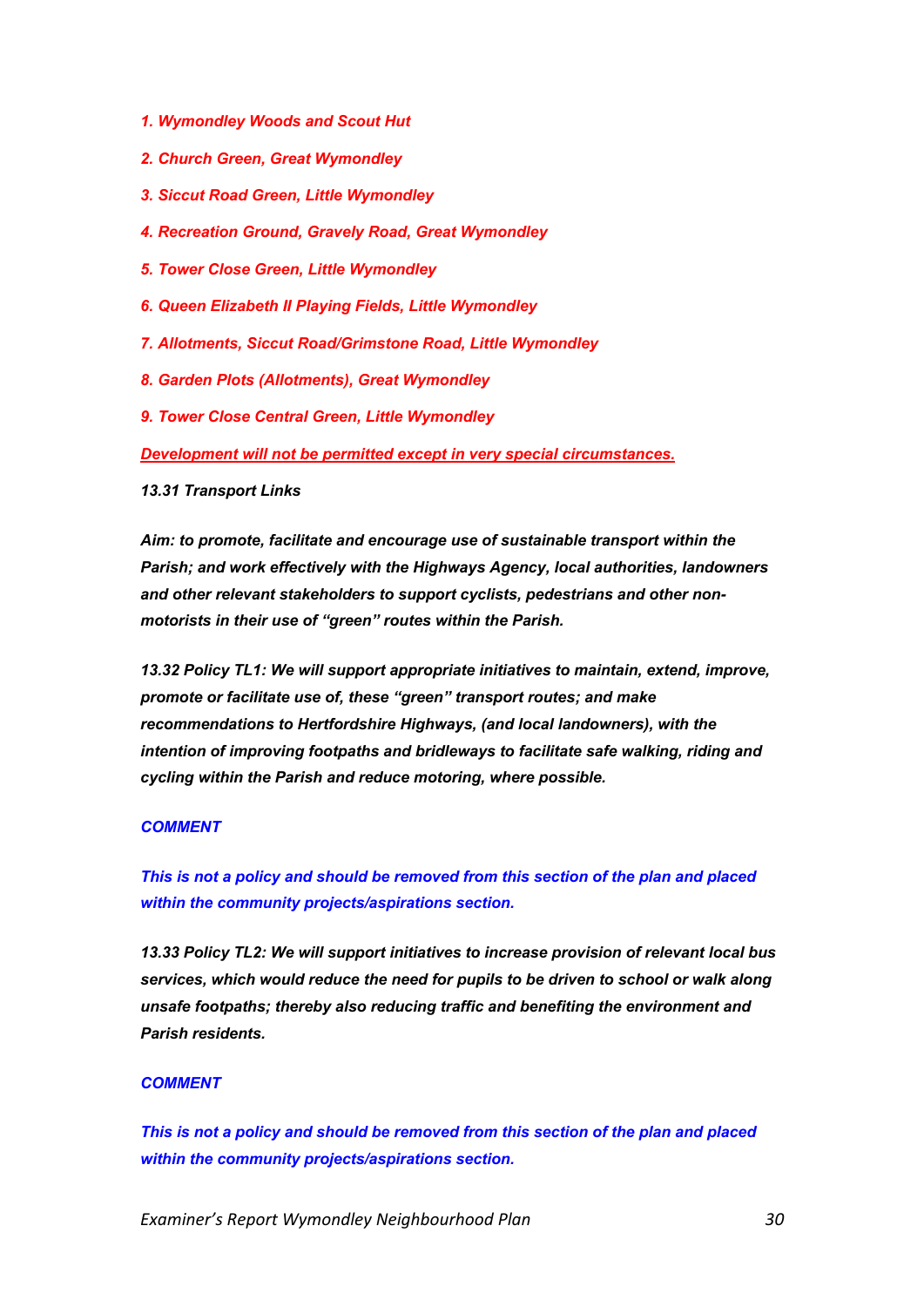*13.34 Policy TL3: As part of our on-going liaison with the Highways Agency, local authorities and other relevant bodies, we will be proactive in ensuring necessary maintenance work is promptly and satisfactorily undertaken; and support appropriate initiatives to protect the safety of pedestrians within the Parish.*

### *COMMENT*

*This is not a policy and should be removed from this section of the plan and placed within the community projects/aspirations section.*

## *13.35 Traffic Management*

*Aim: to work positively and collaboratively with local planning authorities to ensure that the traffic management needs of the Parish are met effectively; principally that there are sufficient measures available to identify, mitigate and resolve key issues relating to building developments.*

*13.36 Policy TM1: We support the need for safety cameras on the Corey's Mill traffic lights to deter "red light runners", thereby giving increased time and opportunity for motorists from Little Wymondley and Graveley to access the roundabout safely. We also support the need for traffic lights at those two junctions with the roundabout.*

#### *COMMENT*

*This is not a policy and should be removed from this section of the plan and placed within the community projects/aspirations section.*

*13.37 Policy TM2: We will work with the Highways Agency, HCC, local planning authorities and other stakeholders to ensure improved traffic calming measures are put in place, in line with Government guidance, specifically the Local Transport Note 01/0727*

#### *COMMENT*

*This is not a policy and should be removed from this section of the plan and placed within the community projects/aspirations section.*

*13.38 Policy TM3: We will press for air quality monitoring on all congested local roads at peak hours, and additional safety measures, in relation to the Corey's Mill roundabout and other key traffic "hot-spots" identified as being of concern to residents.*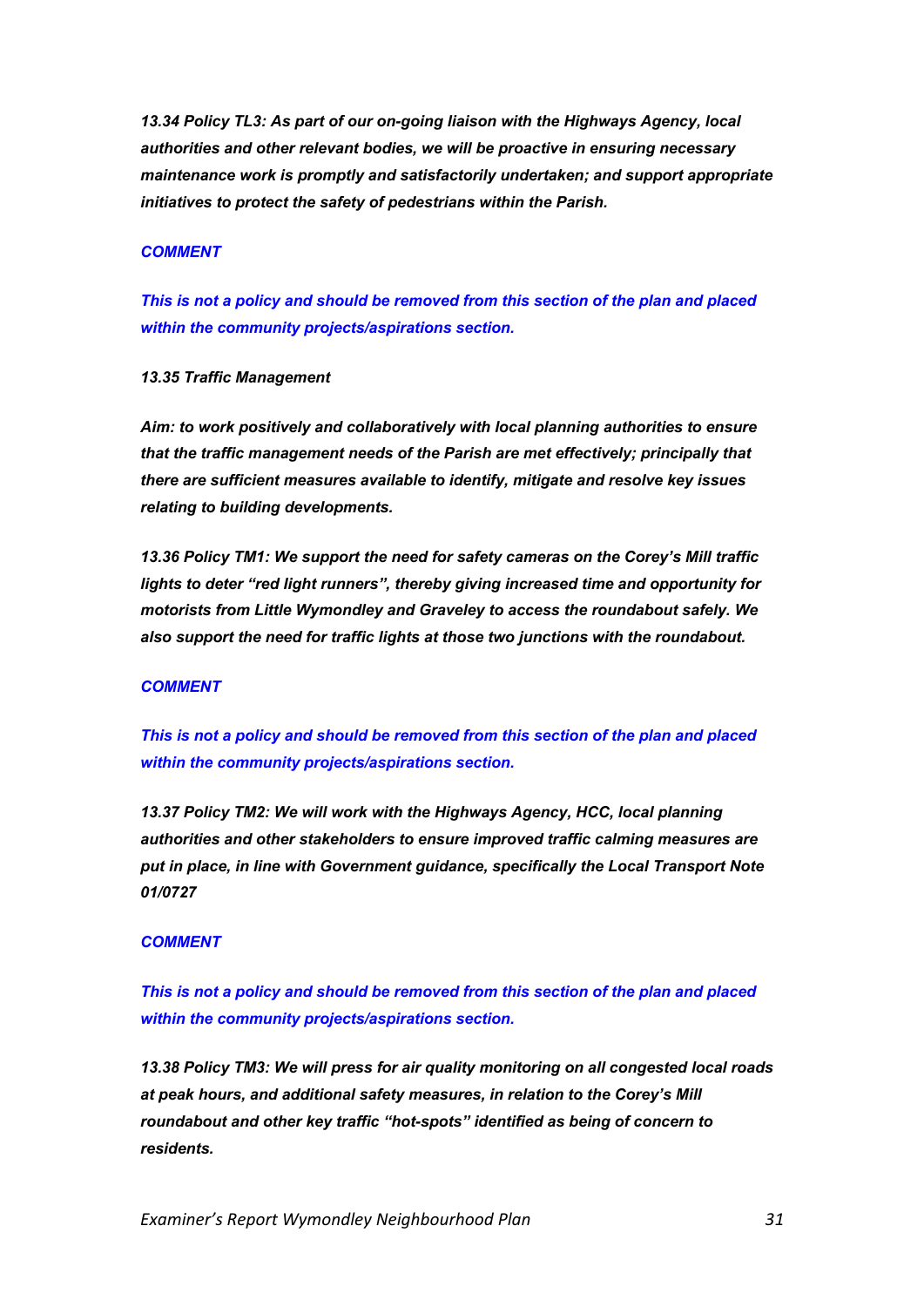## *COMMENT*

*This is not a policy and should be removed from this section of the plan and placed within the community projects/aspirations section.*

*13.39 Policy TM4: We will work to identify and implement appropriate solutions to local parking problems*

#### *COMMENT*

*This is not a policy and should be removed from this section of the plan and placed within the community projects/aspirations section.*

*13.40 Policy TM5: We will study closely any development proposals, impacting on the Parish, to ensure that road infrastructure issues have been properly considered and addressed from project concept to implementation; and where insufficient account has been taken to mitigate the effects of increased traffic we will object accordingly.*

#### *COMMENT*

*The policy as currently worded lacks clarity and should be modified as follows:*

#### *Policy TM5 Roads:*

*We will study closely any Development proposals should where appropriate, be supported by a Travel Plan assessing the impacting on the Parish, to ensure that road infrastructure issues have been properly considered and addressed from project concept to implementation; and where insufficient account has been taken to including any mitigation measures.mitigate the effects of increased traffic we will object accordingly Development will be refused where the residual cumulative impacts of development are severe.*

#### *13.41 Education*

*Aim: to work positively and collaboratively with local planning authorities to help ensure that the educational needs of the Parish are met, principally that there are sufficient school places available to meet its needs; and to identify and resolve key issues relating to developments intended to create, expand or alter our schools – or impacting on existing schools.*

*13.42 Policy E1: We will continue to work with authorities involved in local education and planning, to ensure that our children's educational needs are catered for in terms*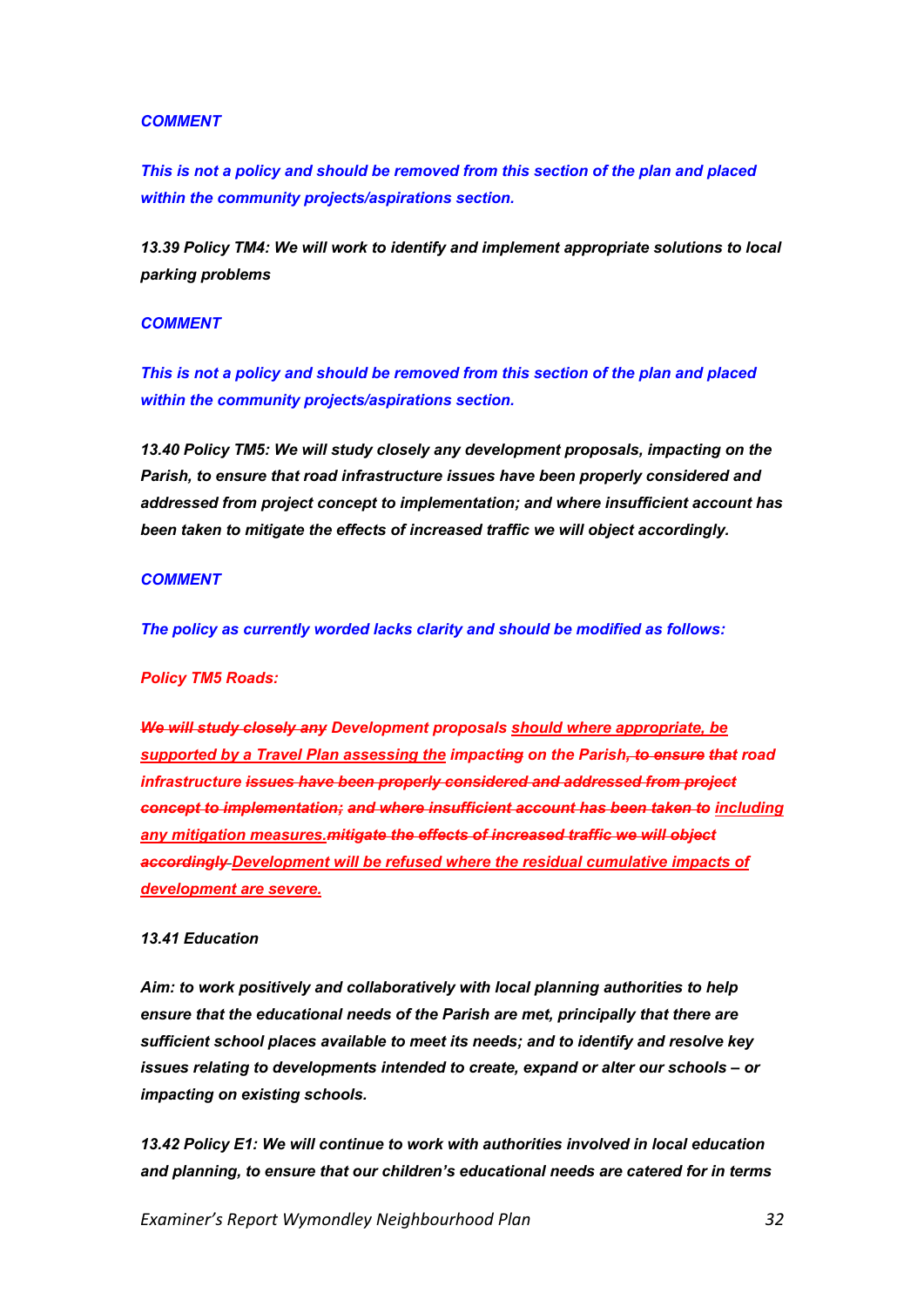*of sufficient school places and Information Technology infrastructure; and that they are not adversely affected by any future development activities.*

#### *COMMENT*

*This is not a policy and should be removed from this section of the plan and placed within the community projects/aspirations section.*

*13.43 Policy E2: As part of this process we will seek to ensure that all key issues are taken into consideration, not only in our Neighbourhood Plan, but in neighbouring and cross- boundary plans and development proposals.*

#### *COMMENT*

*This is not a policy and should be removed from this section of the plan and placed within the community projects/aspirations section.*

*13.44 Policy E3: We will carefully consider, (in tandem with others), any knock-on effects of development on our children's health, e.g. through greater emissions and reduced air quality due to increased traffic; and on their ability to continue to use existing recreational facilities – particularly those involving enjoyment of designated Green Spaces and Green Belt.*

## *COMMENT*

*This is not a policy and should be removed from this section of the plan and placed within the community projects/aspirations section.*

# *13.45 Telecommunications and Broadband*

*Aim: to ensure the Parish has a high-quality communications infrastructure, through ongoing liaison with relevant telecommunications and broadband providers.*

*13.46 Policy TB1: We will work closely with the Herts LEP, local telecommunications, companies and other stakeholders, to highlight the Parish's communications infrastructure requirements and ensure that necessary service improvements are made.*

#### *COMMENT*

*This is not a policy and should be removed from this section of the plan and placed within the community projects/aspirations section.*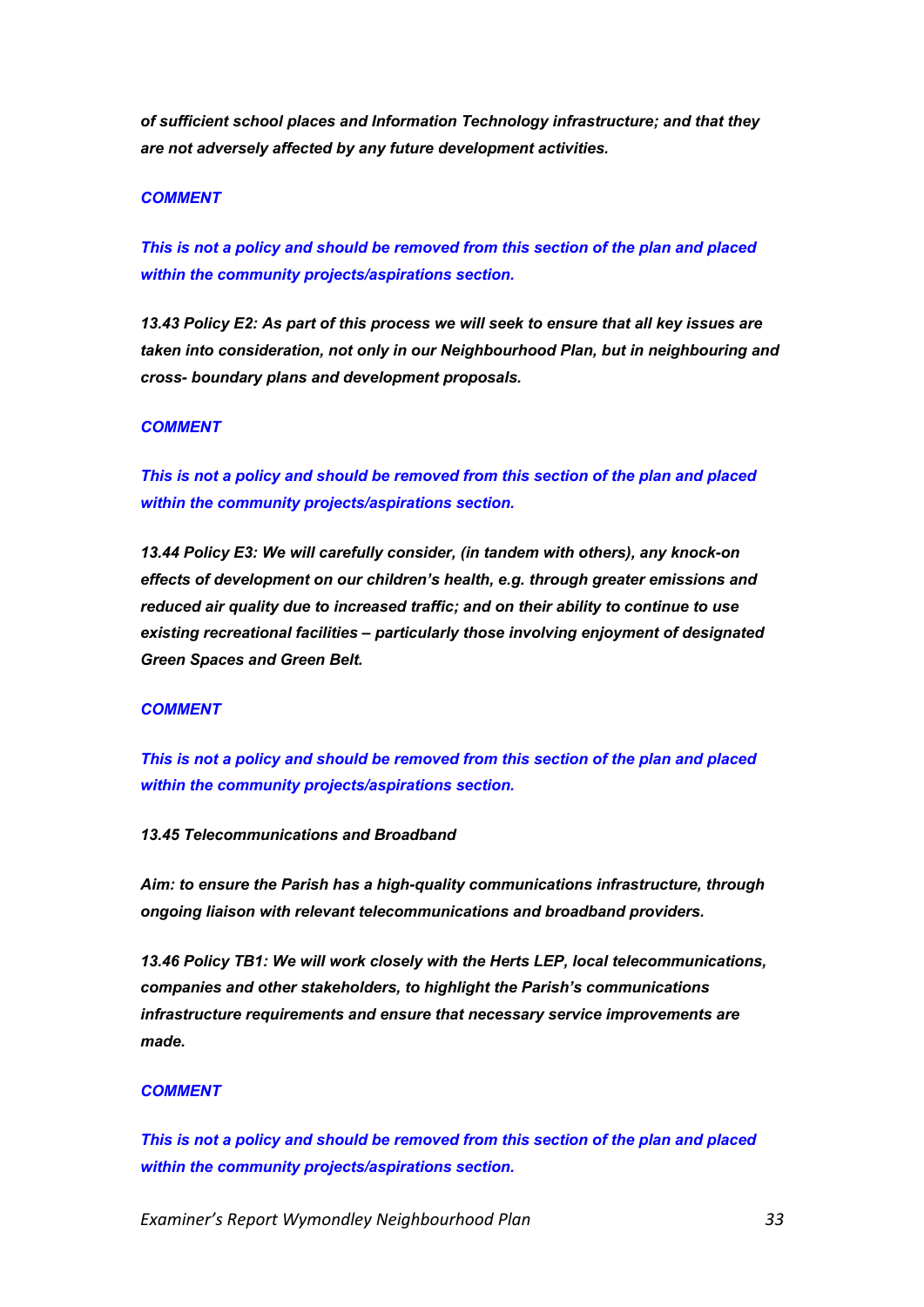#### *13.47 Supporting Local Business and Employment*

*Aim: to encourage rural economic growth and employment, through support of business expansion and development which is appropriate and in keeping with the Parish's intrinsic character and environment.*

*13.48 Policy SLBE1: We will continue to support and seek to encourage the economic growth of our local businesses - particularly the public houses which form the hub of our community; our local farmers who manage and conserve our natural environment; and the hotels/wedding venues and other businesses which encourage visitors to the Parish, thereby boosting its economy.*

#### *COMMENT*

*This is a community aspiration and should be deleted from the policy section and moved to a separate section of the plan.*

*13.49 Policy SLBE2: We will work positively with local businesses, landowners and relevant planning authorities to ensure that any proposed business development within Wymondley Parish is appropriate in terms of location, scale and type; and is otherwise in keeping with the intrinsic character and environment of our parish. (In relation to business premises on the Elms Close industrial estate in Little Wymondley, for example, we would seek to limit any expansion on this site to within its current boundary.)*

#### *COMMENT*

*The policy as currently worded lacks clarity and should be modified as follows:*

#### *Policy SLBE2 Business Development:*

*We will work positively with local businesses, landowners and relevant planning authorities to ensure that Any proposed business development within Wymondley Parish should be is appropriate in terms of location, scale and type; and is otherwise in keeping with the intrinsic character and environment of our parish. (In relation to business premises on the Elms Close industrial estate in Little Wymondley, for example, we would seek to limit any expansion on this site to within its current boundary.)*

13.50 Policy SLBE3: We will carefully scrutinise any proposals for the development of *additional industrial premises in, or directly adjacent to, the Parish (as put forward by Stevenage Borough Council (SBC), for example). Where there is evidence that such*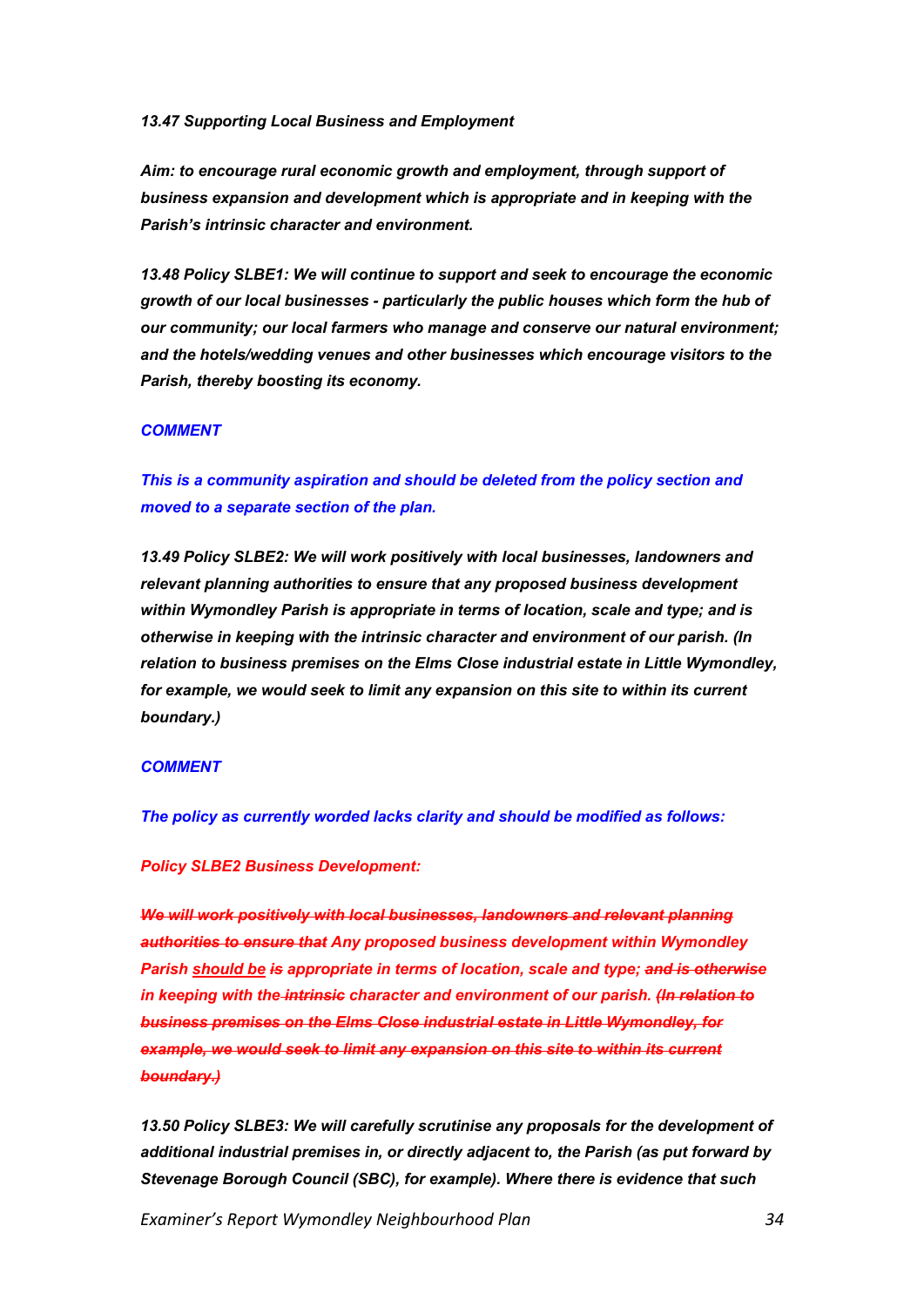*development would have a detrimental effect on existing parish businesses; be wholly inappropriate due to inconsistency with the look and feel of the area; or would exacerbate existing infrastructure problems (particularly in relation to flood risk and traffic management) we will oppose them.*

### *COMMENT*

*Neighbourhood Plans cannot have policies which relate to land outside the Neighbourhood Plan Area and as currently worded policy SLB3 does not meet the Basic Conditions. This policy in essence repeats SLBE2 and should be deleted.* 

*13.51 Policy SLBE4: Given the number of already vacant plots in Stevenage and Hitchin, we find further encroachment on our surrounding Green Belt, (through urban creep of commercial or domestic development from both towns), totally unacceptable and we oppose it.*

## *COMMENT*

*This is not a policy and should be deleted from the plan.*

#### *13.52 Social Cohesion and Well-being*

*Aim: to improve quality of life, social cohesion and well-being for our community, through positive action to retain local services and community amenities and, where suitable opportunities arise, improve them to meet parishioners' needs.*

*13.53 Policy SCW1: We will encourage, support and promote initiatives aimed at improving health, well-being and social cohesion within our community; particularly those which make best use of our current amenities, public spaces and recreational facilities.*

#### *COMMENT*

*This is not a policy and should be removed from this section of the plan and placed within the community projects/aspirations section.*

*13.54 Policy SCW2: We will take action to ensure that our amenities, public spaces and recreational facilities are regularly maintained and upgraded; and seek to extend and enhance them when suitable opportunities arise.*

#### *COMMENT*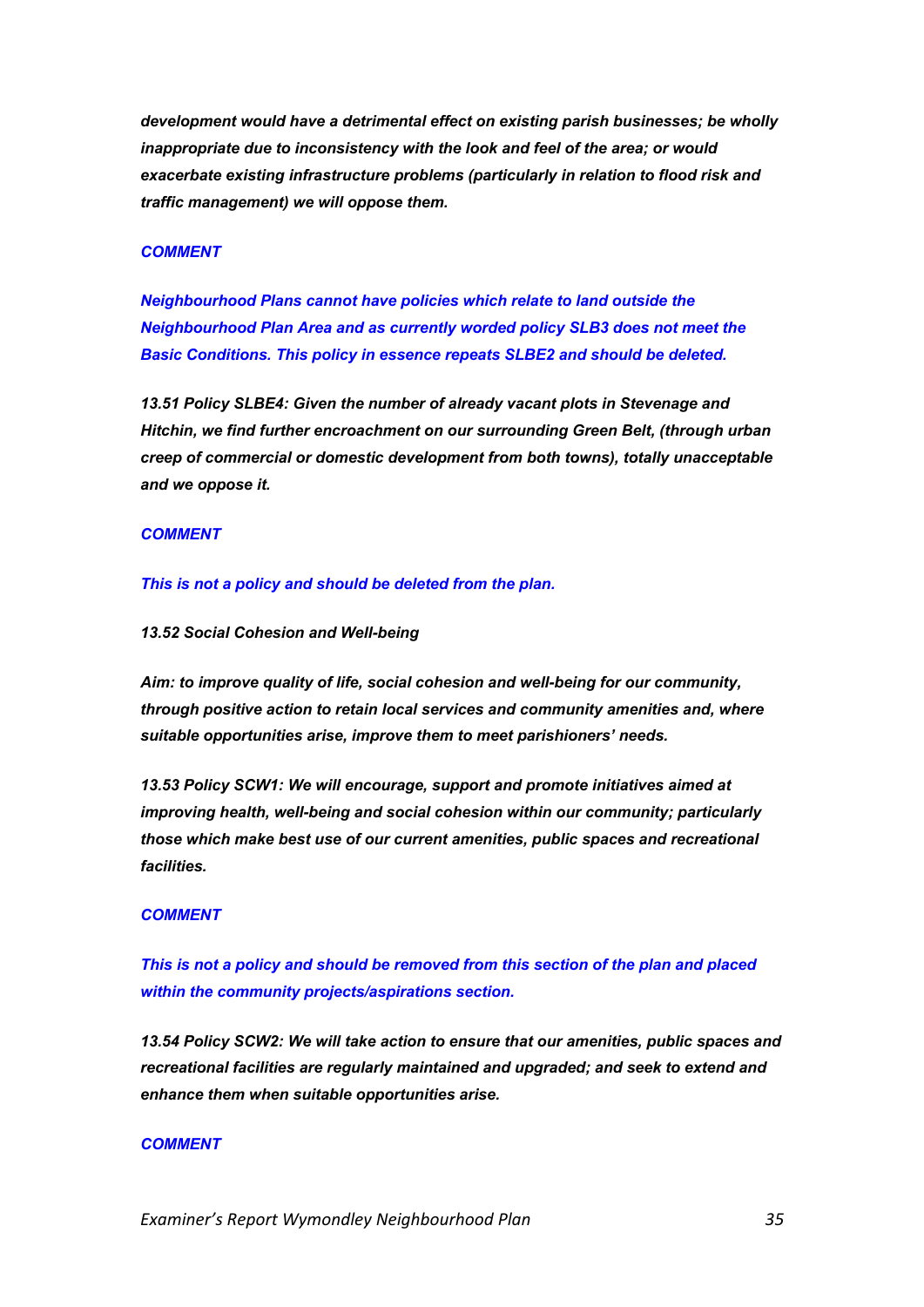*This is a community aspiration and not a policy. It should be deleted from the policy section and moved to a separate section of the plan.*

#### *13.55 Housing and Other Development*

*Aim: to promote sustainable development in our Parish, by ensuring any necessary development is well-designed and located appropriately, i.e. where it will enhance or maintain the vitality of our community; reflect the identity of our parish; and respond to its local character and history. Also, through consideration of demographic trends and community needs, and by identifying possible "deliverable"34 sites within the Parish, we will strive to ensure that any proposed housing is affordable and of a suitable size, type, tenure and range for the community.*

13.56 Policy HOD1: In considering housing proposals impacting on the Parish we will *consider demographic trends and community needs, and work with stakeholders to ensure that any housing delivered meets community needs in terms of affordability, type, tenure and range.*

#### *COMMENT*

*In this section reference should be made to the impact of the emerging local plan policies and site allocation.*

#### *This policy should be given a title. I have no other comment on this policy.*

*13.57 Policy HOD 2: In considering planning applications and other development proposals impacting on the Parish we will work to ensure that developments are welldesigned and located appropriately, i.e. where they will enhance or maintain the vitality of our community; reflect the identity of our parish; and respond to our local character and history.*

#### *COMMENT*

*HOD 2 is currently worded as a statement not a policy. For clarity and to meet the Basic Conditions the policy should be modified as follows:*

# *Policy HOD 2: Design*

*In considering planning applications and other development proposals impacting on the Parish we will work to ensure that All developments are should be well-designed and located appropriately, i.e. where they will enhance or maintain the vitality of our community; reflect the identity of our parish; and respond to our local character and*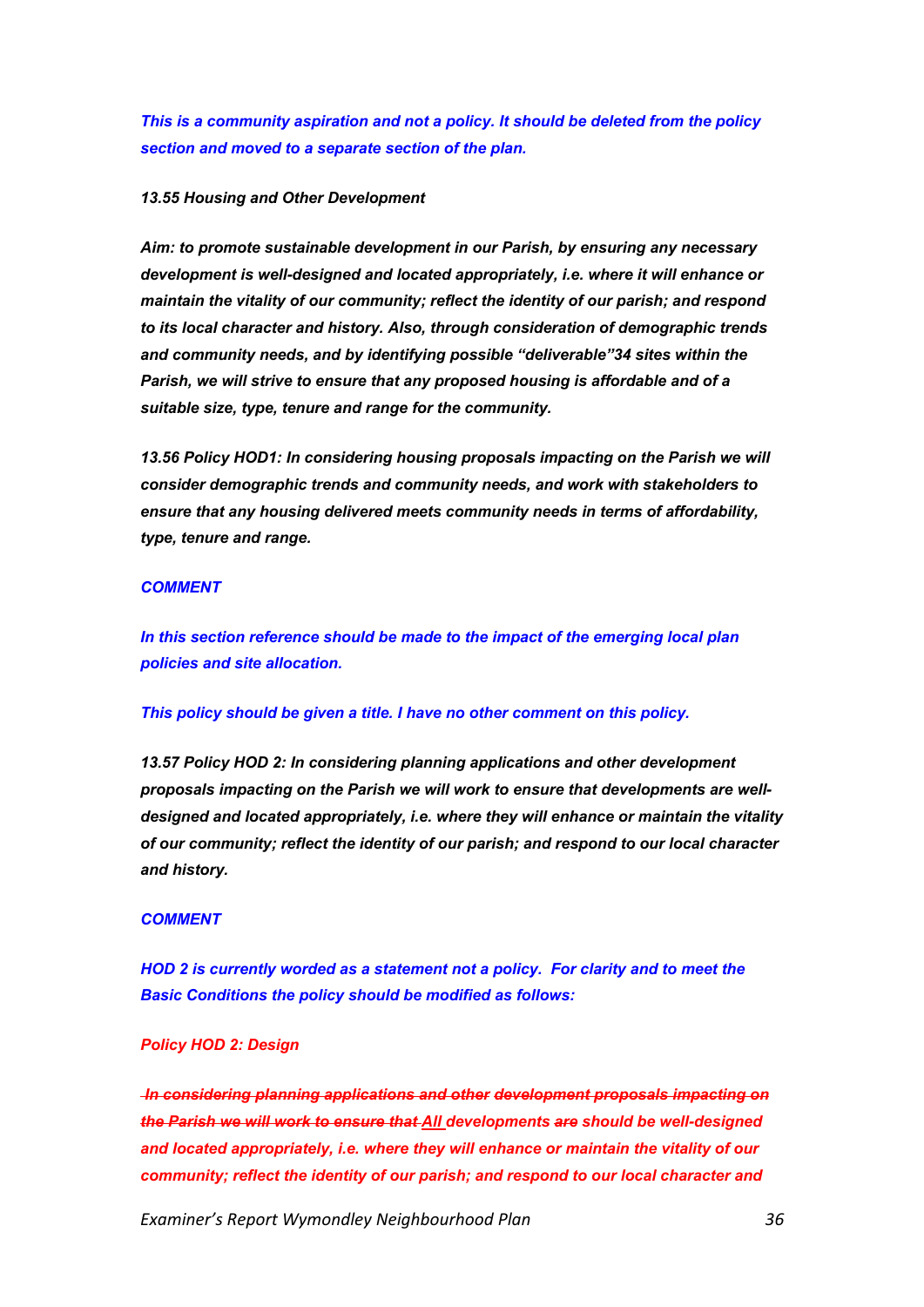#### *history.*

*13.58 Policy HD04 We will continue to explore opportunities to increase available parking within the Parish and, when considering Development proposals work with relevant parties to ensure that adequate parking facilities are included in plans.*

#### *COMMENT*

#### *HD03 seems to be missing?*

*The first part of this policy is a community aspiration and should be moved to a separate section of the plan. For clarity, the second part of the policy should be modified as follows:*

#### *Policy HOD4 Parking:*

*We will continue to explore opportunities to increase available parking within the Parish and, when considering Development proposals should provide parking to meet the relevant adopted parking standards., work with relevant parties to ensure that adequate parking facilities are included in plans.*

*13.59 Policy HOD5: we will give further consideration to the provision of additional facilities for the Parish's children, to determine the most appropriate location(s) and type.*

#### *COMMENT*

#### *This is a community aspiration and should be moved to a separate section of the plan.*

*13.60 Policy HOD1: We will work positively and collaboratively with local planning authorities in considering planning applications, and other development proposals impacting on the Parish, to identify and resolve key issues affecting long-term sustainability.*

#### *COMMENT*

#### *This is presumably HD06?*

*This is not a policy but community aspiration and should be moved to a separate section of the plan.*